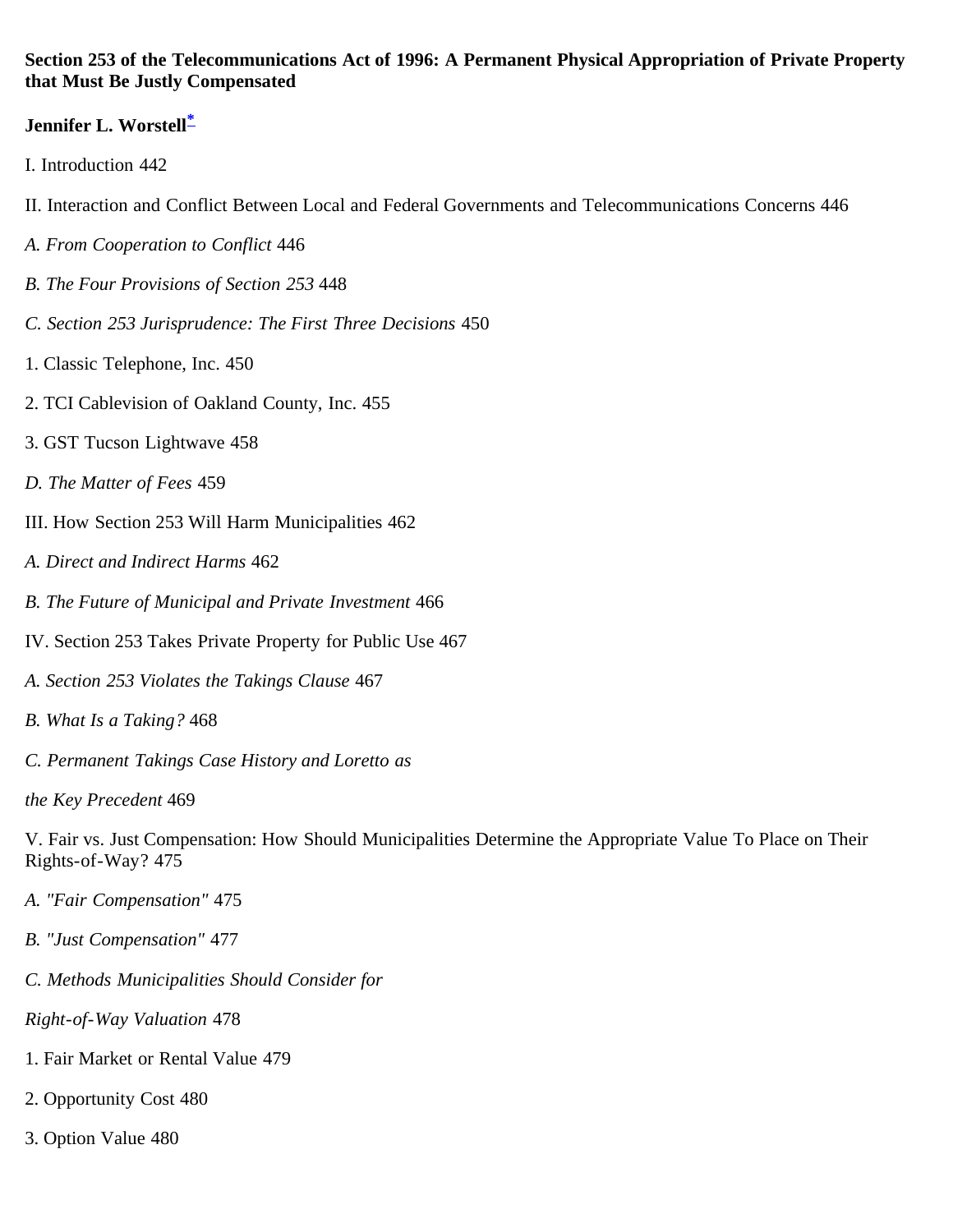#### VI. The Immediate Future 481

"[I]f regulation goes too far it will be recognized as a taking."

—Justice Oliver Wendell Holmes, Jr. $\frac{1}{1}$  $\frac{1}{1}$  $\frac{1}{1}$ 

### I. Introduction

The Telecommunications Act of  $1996<sup>2</sup>$  (Act or 1996 Act) was signed into law by President William J. Clinton on February 8, 1996. In addition to being the largest comprehensive rewrite of federal telecommunications law in decades, its framers argue that the Act promises to increase the options available to consumers and to open up previously monopolized or oligopolized markets to all telecommunications carriers in this, the age of fiber optics. The President stated that the 1996 Act "fulfills [his] Administration's promise to reform our telecommunications laws." $\frac{3}{2}$  He also noted that the Act "seeks to remove unnecessary regulation" $\frac{4}{3}$  and "opens up competition between local telephone companies, long distance providers, and cable companies." $\frac{5}{2}$  $\frac{5}{2}$  $\frac{5}{2}$ 

While on its face this appears to be a noble objective, many local governments  $\frac{6}{5}$  $\frac{6}{5}$  $\frac{6}{5}$  complain that their manage ment responsibilities are being usurped as they lose control over who can occupy their property and how much they can charge for the use of their rights-of-way. More importantly, the 1996 Act so appropriates the rights of local governments to exclude others, that at least one of its provisions, section  $253$ ,  $\frac{1}{2}$  violates the Fifth Amendment of the United States Constitution. $8$  Thus, municipalities should be justly compensated for that which has been, or will be, taken from them pursuant to section 253.

Using an analogy familiar to law students, when the government is found to have taken one of the most essential sticks in the bundle of rights that are commonly characterized as property—such as the right to exclude others—there is immediately a compensable taking.<sup>[9](#page-19-7)</sup> Municipalities are experiencing such a seizure under section 253, Removal of Barriers to Entry, which provides in relevant part:

(a) In general.—No State or local statute or regulation, or other State or local legal requirement, may prohibit or have the effect of prohibiting the ability of any entity to provide any interstate or intrastate telecommunications service.

(b) State regulatory authority.—Nothing in this section shall affect the ability of a State to impose, on a competitively neutral basis and consistent with section 254 of this section, requirements necessary to preserve and advance universal service, protect the public safety and welfare, ensure the continued quality of telecommunications services, and safeguard the rights of consumers.

(c) State and local government authority.—Nothing in this section affects the authority of a State or local government to manage the public rights-of-way or to require fair and reasonable compensation from telecommunications providers, on a competitively neutral and nondiscriminatory basis, for the use of public rights-of-way on a nondiscriminatory basis, if the compensation required is publicly disclosed by such government.

(d) Preemption.—If, after the notice and an opportunity for public comment, the Commission determines that a State or local government has permitted or imposed any statute, regulation, or legal requirement that violates subsection (a) or (b), the Commission shall preempt the enforcement of such statute, regulation, or legal requirement to the extent necessary to correct such violation or inconsistency.  $\frac{10}{10}$  $\frac{10}{10}$  $\frac{10}{10}$ 

Section 253 prohibits local governments from denying competitive telecommunications carriers the right to use their rights-of-way. While the language of section 253(c) purports to give municipalities the ability to continue to manage their rights-of-way, cities are only allowed to discriminate between competitive carriers in a manner that is "competitively neutral."<sup>11</sup> As a result, serious questions are raised as to the true ability of municipalities to manage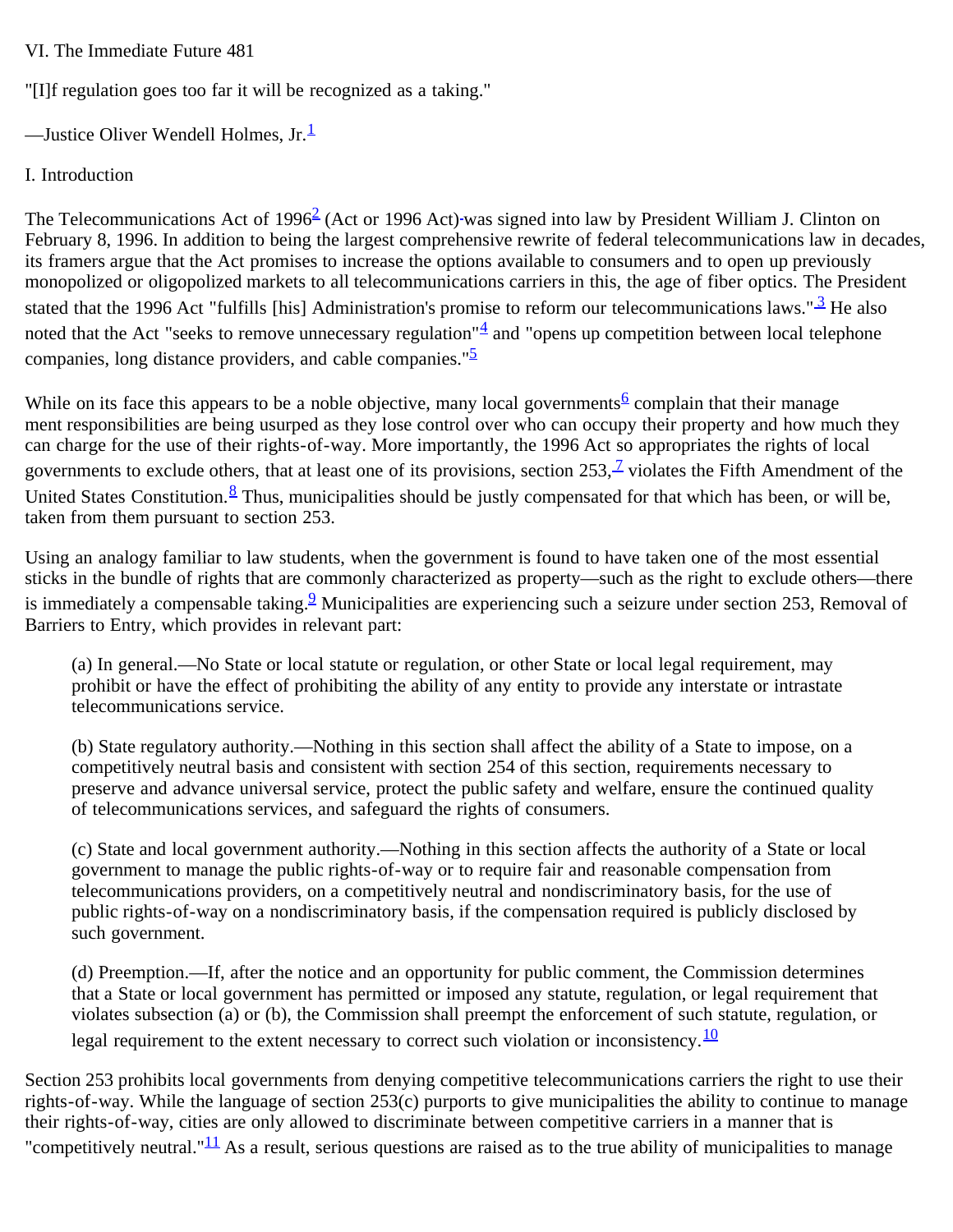their right-of-way infrastructure. Further, the Act only allows cities to exact from telecommunications providers "fair and reasonable compensation," not the "just compensation" mandated by the Constitution. Section 253 was written to appear reasonable on its face. However, the ramifications of the competitive neutrality and antidiscrimination mandates, and of the "fair compensation" fee ceiling is daunting for cities. Municipal management will be thwarted if telecommunications carriers choose to litigate the matter of cities charging fair rental value, granting permits and franchises, and protecting their citizens from unsafe or financially unsound enterprises.

In retaliation, and in an attempt to preserve their management sovereignty, municipalities are in the process of fighting to win back their appropriated rights.<sup>12</sup> While Congress has purported to give municipalities a safe harbor with section  $253(c)$ , this Note will demonstrate the toothlessness of that "protective" clause, and show that section 253 as a whole prohibits cities from managing their rights-of-way. Congress's drafting failure amounts to a taking of private property for public use, and cities must be justly compensated. This compensation could be paid either by the federal government or by the firms that are the beneficiaries of the appropriation.

Telecommunications attorney Nicholas P. Miller contends that regardless of the impressive asset value on telecommunications firms' balance sheets, the most valuable property used by them is obtained at almost no cost at all: the public rights-of-way. $\frac{13}{2}$  Furthermore, Miller asserted in 1994:

There is little awareness that . . . . [T]he telephone and cable television industries are pushing the White House and Congress to a quick and fundamental preemption of local governments' property rights. Congress is moving now to deprive local government of current real estate rights that will be worth hundreds of billions of dollars . . . . Congress is proposing to transfer these rights essentially cost-free to private investors seeking to use the public rights-of-way for wireline telecommunications networks. $\frac{14}{1}$  $\frac{14}{1}$  $\frac{14}{1}$ 

It appears that Miller's predictions came true with startling accuracy in the promulgation of section 253. Since local government is the citizenry's trustee for the rights-of-way,  $\frac{15}{2}$  Miller contends that municipalities have an absolute obligation to use those rights-of-way to best benefit the community. The ultimate goal, of course, would be to retain basic property rights, such as the right to exclude others and the revenue-generating opportunities that accompany those rights. The implication for municipalities is that they must do all they can to retain control of their property and the area above, beneath, and around it, by receiving just compensation for the use of their rights-ofway. $\frac{16}{1}$  $\frac{16}{1}$  $\frac{16}{1}$ 

Part II of this Note examines the historical and current interaction and conflict between the federal and local governments and telecommunications providers. It also examines more closely the provisions of section 253. Finally, Part II describes the first three cases involving section 253 and discusses how they might affect municipalities in the years to come. Part III lists the direct and indirect harms to municipalities inherent in section 253 and highlights how they outweigh the benefits of this piece of legislation, particularly from the standpoint of future investment. Part IV discusses what a taking is under the Fifth Amendment, and explains how section 253 violates well-settled takings jurisprudence. Part V compares the concept of "fair" compensation found in section 253(c) with the "just" compensation mandated by the Fifth Amendment. It ends with a discussion of rudimentary valuation methods municipalities should consider when placing a just compensation dollar amount on their rights-of-way.

II. Interaction and Conflict Between Local and Federal Governments and Telecommunications Concerns

#### *A. From Cooperation to Conflict*

Early in this century, local governments encouraged entrepreneurs to build a telephone network, and later a broadcasting infrastructure, that could provide for the communications needs of their constituents. In the hope of encouraging investment, agreements between cities and the small number of service providers in existence were drafted requiring few, if any, rental fees or conditions.<sup>[17](#page-20-4)</sup> In the following years, these local telephone providers had "automatic franchises" and did not pay cities more than a nominal fee for the privilege of physically occupying and cutting into the rights-of-way. With the advent of cable television franchises in the 1960s, municipalities began to realize the value and revenue opportunities inherent in franchising. Thus, they charged fees and awarded franchises on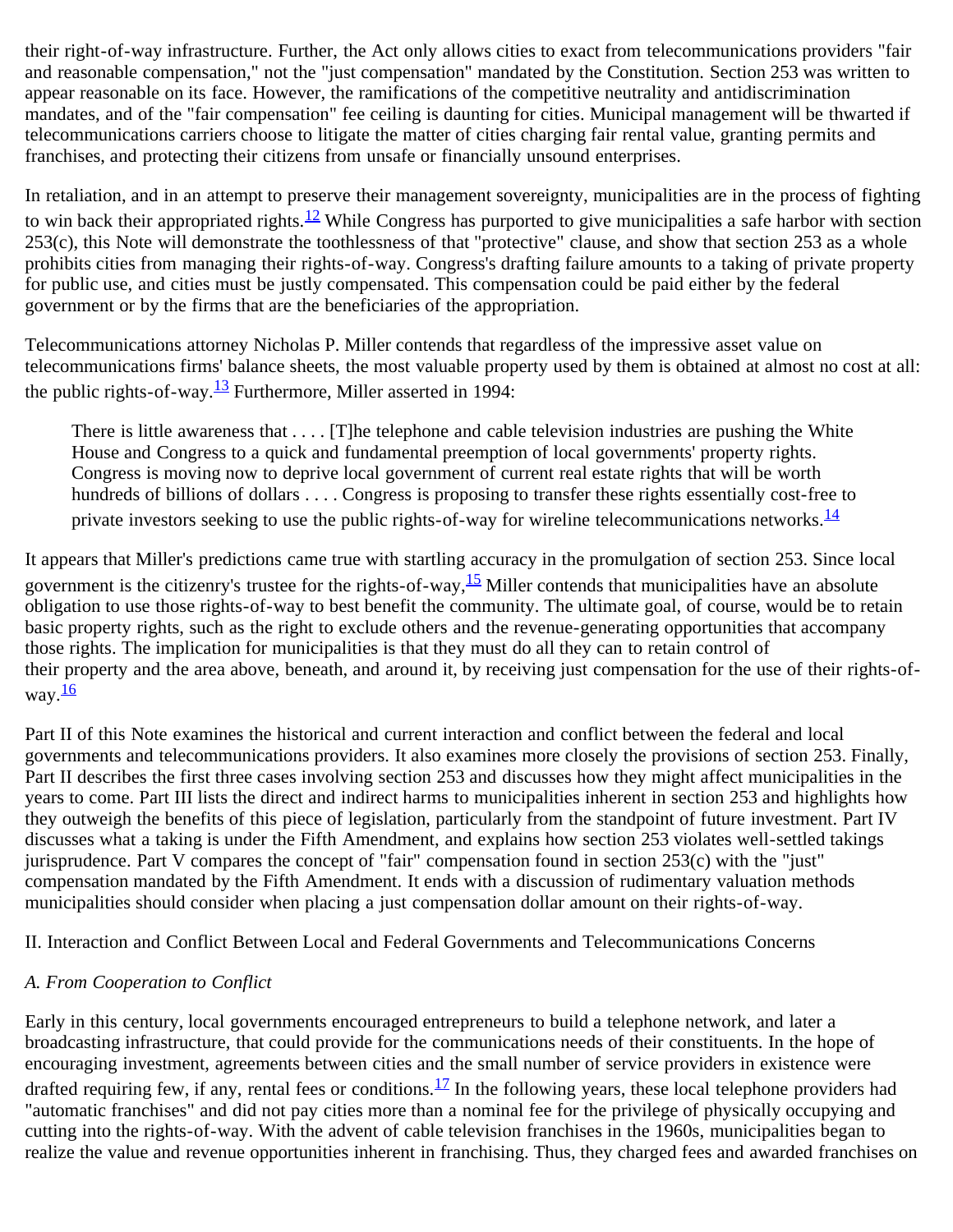a competitive-bid basis. $\frac{18}{3}$  $\frac{18}{3}$  $\frac{18}{3}$ 

As bid amounts, fees, and competition increased throughout the 1970s and 1980s, cable and other telecommunications industries approached Congress, which since has been limiting the conditions imposed and the fees municipalities can charge for right-of-way franchises.<sup>[19](#page-20-6)</sup> Thus, cable television and long-distance companies usually were, and still are, the only providers to pay anything more than nominal fees to counties and cities for right-of-way access; local telephone, satellite, and cellular providers typically did not, and do not, pay.  $\frac{20}{2}$  Further, it appears that few providers, if any, pay the "fair market" or rental value for use of the rights-of-way. Indeed, industry coalitions agree that fees were initially set low to encourage young, utility-based industries.  $\frac{21}{2}$  The current fair market value should include a healthy return to municipalities, and must be at least enough to cover direct costs; the risks to the populace of excess digging; and the psychological and societal costs of additional construction, road repair congestion, and disruption of and damage to the facilities of other service providers.

Section 253 forces local governments to allow all telecommunications firms to use their rights-of-way with a selfregulating frequency. In the interest of increased competition, private investment, and flexible government regulations,  $\frac{22}{2}$  Congress has enjoined municipalities from disallowing any telecommunications firm from taking the precious raw material that they need to exist: space. Any management activities that the 1996 Act allows cities to continue are only to be exercised on a competitively neutral, nondiscriminatory basis. $\frac{23}{12}$  Instead of allowing monopoly and antitrust matters to be addressed by statutes that are already in place (such as the Clayton and Sherman Acts), Congress has given away cities' property in the absence of any stated municipal wrongdoing. This prevents city managers from exercising their honed ability to judge which firms are best to provide particular services and thus, which should be allowed to permanently occupy their most valuable asset. $\frac{24}{3}$  $\frac{24}{3}$  $\frac{24}{3}$ 

Congress should have assumed, in the absence of conspicuous or repeated municipal impropriety, that most cities' management decisions are rational. City officials are elected by a populace which carefully scrutinizes how local leaders determine the balance between new service providers and the direct and indirect costs to that entry. Clearly, the national legislature is not comfortable entrusting the next era of telecommunications expansion to our local leaders. While our system of government is based upon the federalist notion that state and local governments are closer to the nation's citizens, Congress believes that local leaders' actions will not accurately reflect the needs and desires of both their constituents and global telecommunications networks. Local officials are elected (in part because of their rational evaluative process through city council meetings and public hearings)

to issue permits and franchises so that city residents and customers benefit in terms of price, variety of services offered, and public safety concerns. If Congress would allow these managers to continue making the best decisions for America's citizens, city residents could hold their local elected officials accountable for telecommunications issues rather than unelected remote Federal Communications Commission (FCC or Commission) bureaucrats. The ramifications of this legislation will affect local governments in a way that a responsible Congress surely could not have envisioned.

# *B. The Four Provisions of Section 253*

The 1996 Act is a congressional attempt to address the increasing concentration and Balkanization of cable and telecommunications markets.  $\frac{25}{5}$  Section 253(a) is Congress's main check on local governments getting in the way of its plans for a superior American telecommunications infrastructure. The prohibition on local governments' interference with even the slightest competitive action under section 253(a) gives the FCC or the courts the power to nullify local rules. These rules—which have or may have the effect of hindering competition, no matter how slightly  $\frac{26}{2}$ —are the one mechanism by which local governments have been able to exercise management control over their rights-of-way.

Proponents of the legislation counter the cities' arguments against section 253(a) by rallying around section 253(b),  $\frac{27}{2}$  $\frac{27}{2}$  $\frac{27}{2}$ which states: "Nothing shall affect the ability of a state to impose on a competitively neutral basis requirements necessary to . . . protect the public safety and welfare, ensure the continued quality of telecommunications services, and safeguard the rights of consumers,  $\frac{28}{2}$  and section 253(c),  $\frac{29}{2}$  which states: "Nothing in this section affects the authority of a state or local government to manage the public rights-of-way . . . on a competitively neutral and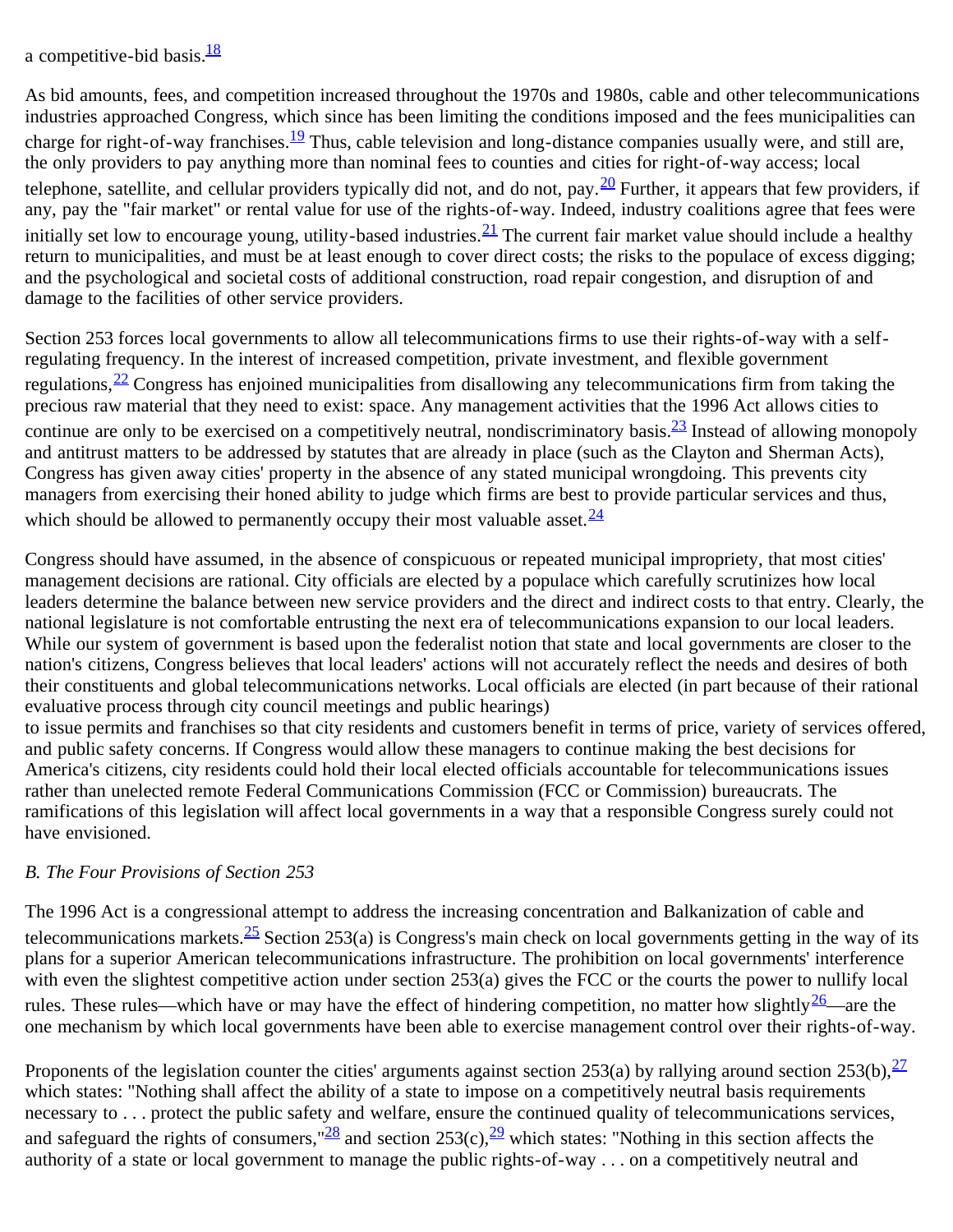nondiscriminatory basis . . . . " $\frac{30}{2}$  Lawmakers insist that these two provisions will continue to allow city officials to maintain their rights-of-way as they traditionally have. However, the "competitively neutral" and "nondiscriminatory" terms found in these two subsections revoke any power that proponents of section 253 were trying to leave to municipalities. While the legislative history of the Act shows that a few members of Congress tried to address maintaining a balance between local autonomy over right-of-way management and increased competition,  $\frac{31}{2}$  section 253(c) fails to reserve an acceptable level of management authority to cities. The local governments' inability to distinguish between telecommunications carriers on their own terms renders them powerless against preemption petitions filed by scorned service providers when they are asked to pay fair rental value (e.g., more than the simple cost of repaving the streets when they are finished laying cable).

This preemption power is found in section 253(d), in which the FCC is given the power to consider any preemption request on a case-by-case basis.<sup>[32](#page-21-8)</sup> Thus, whenever a local government enacts a statute which either is adverse to a telecommunications concern or denies a franchise to one of them, the provider may be able to file a preemption request with the FCC. This will ultimately void any safe harbor hoped for by city-friendly Congressional members. In fact, Michele C. Farquhar, Chief of the FCC's Wireless Telecommunications Bureau (WTB), has noted that as of December 5, 1996, less than one year after passage of the Act, the FCC already had ten petitions for preemption pending under section 253.<sup>[33](#page-21-9)</sup> Concerning section 704 (which preserves the authority of state and local governments over the placement, construction, and modification of personal wireless facilities—land use issues that traditionally have rested with the states), Farquhar stated that local governments will find that cooperating with communications providers will help cities realize greater revenues and enhanced service sooner.  $\frac{34}{3}$  $\frac{34}{3}$  $\frac{34}{3}$  However, she failed to mention any instances of pre-section 253 local governments not cooperating or availing themselves of the benefits of increased telecommunications competition. Notably, Congress and telecommunications commentators have also failed to mention any evidence of a local government that did not operate in the best interest of either its constituents or the global telecommunications infrastructure before the promulgation of the 1996 Act.

### *C. Section 253 Jurisprudence: The First Three Decisions*

#### 1. Classic Telephone, Inc.

Several important controversies have reached the FCC or the courts in the wake of section  $253.\frac{35}{10}$  The first of these, *Classic Telephone, Inc.*, was brought against two small Kansas cities—Hill City (population 1798), and Bogue (population 191)—which denied requests for franchises from Classic Telephone, Inc.  $\frac{36}{10}$  Bogue had previ ously permitted a competing telecommunications service provider, Rural Telephone Service Company (Rural), to enter into the market and serve the customers residing there.<sup>37</sup> Similarly, Hill City (population 1989) opted to turn to Rural because the firm had recently invested between 5.5 to 6 million dollars in fiber optic cable installation and had guaranteed one-party phone lines and Internet access for all customers. Further, Rural had over forty years of providing telecommunications services in the area. $\frac{38}{10}$  The cities in part based their denial on the fact that Classic planned to buy out United, a small telecommunications provider with an antiquated system (so antiquated, in fact, that it still provided four-party lines to one-half of its subscribers).<sup>39</sup> Incidentally, "Hill City had terminated United's franchise in 1993 `on the ground that it was dissatisfied with the quality of United's local telephone service." $40$  Hill City has asserted that it has "no desire or intention to limit qualified or trustworthy entities from providing telecommunications services,  $\frac{41}{1}$  but that it should be permitted "to deny the request of an unqualified company for a franchise to operate a telephone system and business." $\frac{42}{3}$  $\frac{42}{3}$  $\frac{42}{3}$ 

The cities alleged that Classic's franchise application was denied on consumer protection grounds, which is within the clear purview of the municipal management powers contained in section 253(b) and (c).  $\frac{43}{1}$  $\frac{43}{1}$  $\frac{43}{1}$  Hill City and Bogue also stated to the FCC that they did not grant a franchising permit to Classic because they wanted to: (1) protect their citizens from a harmful service provider; (2) preclude unqualified and untrustworthy entities from providing inadequate services; and (3) eliminate from competition a firm which was unable to exist over the long run due to poor financial performance.  $\frac{44}{3}$  In fact, the cities explicitly stated that: (1) Rural was a local company with a good reputation for telecommunications services whereas Classic was headquartered in Texas and had no established reputation for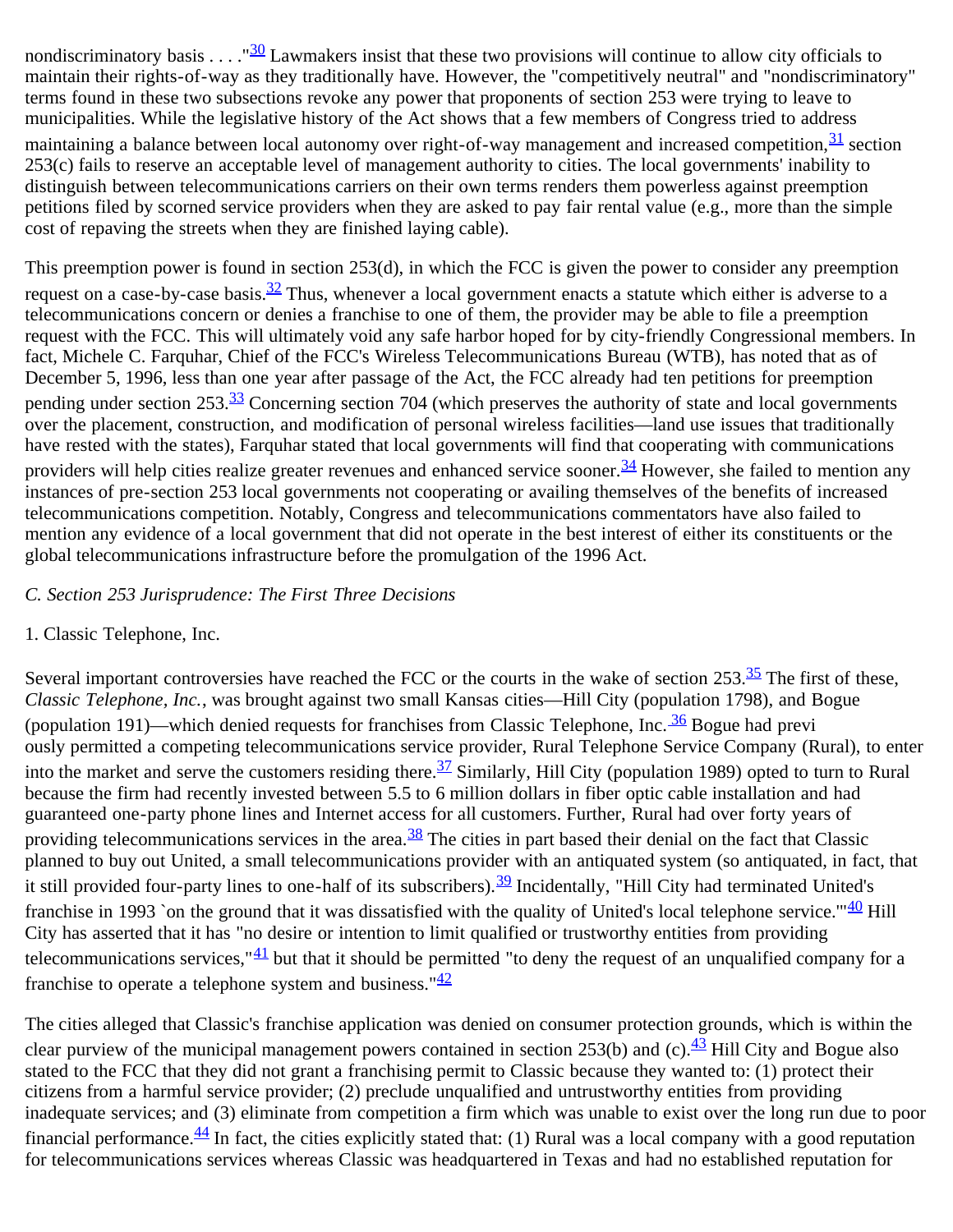furnishing telephone services; (2) Rural's subscribers were its owners while Classic's owners were unknown; and (3) Rural had shown that it had the financial resources with which to build an advanced telecommunications network, whereas Classic had only claimed that it was financially secure without revealing its financial statements.  $\frac{45}{5}$  $\frac{45}{5}$  $\frac{45}{5}$ 

These appear to be concrete criteria that can be applied to all firms in a competitively neutral and nondiscriminatory manner, putting municipal managers within the section 253(c) safe harbor. [46](#page-0-0) Not surprisingly, in its *Memorandum Opinion and Order*, the FCC said these reasons were not enough, finding that they were a "prohibition on entry" prohibited by section 253(a).<sup>47</sup> Strangely, later in the *Memorandum Opinion and Order*, the FCC stated that characteristics such as a firm's: (1) record as a cable operator; (2) promises to upgrade existing systems; and (3) marketing practices; "*are all actions the Cities may legitimately regulate*"<sup>48</sup> by requiring all otherwise qualified entities to have them, as long as the cities abide by the same "competitively neutral" requirements.  $\frac{49}{12}$  Perhaps if the municipalities had written down the criteria that they had used in granting a franchise to Rural, or if they had told Classic what its criteria were for franchise approval (and if those criteria were approved by a governmental body designated to determine their legitimacy), they would have been permitted to use them without being in violation of section 253.

The cities' criteria appear to be of a type that can be applied to all firms in a competitively neutral and nondiscriminatory manner. However, the FCC's *Memorandum Opinion and Order* declared that the cities' decisions were preempted. In its first decision on the balancing of federal preemption and local authority, the FCC stated that Hill City and Bogue had expressly violated section 253, and the cities were given sixty days to "expeditiously reconsider" Classic's franchise requests.  $\frac{50}{2}$  Of course, this decision simply directs the cities to grant Classic a franchise. While Congress may believe that the FCC is qualified to second-guess the cities' judgment and franchise-granting processes, the litigious situations in which this new policy threatens to put municipalities will be costly and timeconsuming.

Anticipating these arguments, the *Classic Memorandum Opinion and Order* stated: "[C]ontrary to [the cities'] arguments, the plain language of section 253 does not exempt from the scope of federal preemption purely local matters of franchising authority." $51$  This patently states that the FCC has authority to preempt and overturn very local decisions, even though the FCC decision makers are not elected by the residents of municipalities. Thus, only the FCC is to determine whether a local government has made a wise decision by disallowing a telecommunications firm from occupying the space beneath its rights-of-way. Paradoxically, the *Classic* opinion then stated that denying a franchise is a perfectly legitimate action for a city to take and certainly within the scope of the powers reserved in section 253(b).<sup>[52](#page-22-9)</sup> Unfortunately, the FCC seems to believe that a city is only complying with the 1996 Act when it grants franchises to all telecommunications companies, as it later reminds the cities that Congress expressly allows such a preemption of their authority (and a rejection of federalism), deeming it "consistent with the overriding goals of the Act." $\frac{53}{2}$  These paradoxical statements combined are at best contradictory, and at worst a flagrant disregard for the autonomy of cities.

In addition, the *Classic Memorandum Opinion and Order* states that section 253(a) was "intended to remove not only statutory and regulatory impediments to competition, but economic and operational impediments as well." $\frac{54}{12}$  Certainly, those four types of obstructions cover almost any possible municipal regulation: what municipal actions—aside from determining festival days or parade routes—are not statutory, regulatory, economic, or operational? The *Classic* decision implies that the "perfectly legitimate action" of denying a franchise is exactly the kind of activity that Congress wanted to thwart in an effort to aid lobbying firms trying to maintain their foothold or initially get into the telecommunications industry. However, while this determination should end the argument in favor of the FCC, it is clear that such a reading of the statute will render municipalities powerless in their management functions.

Turning to the meaning of "competitive neutrality," the FCC stated in the *Classic Memorandum Opinion and Order*: "At the very least, this mandate of competitive neutrality requires the Cities to treat similarly situated entities in the same manner."<sup>55</sup> However, this "definition" does not go far in clearing up confusion. It is easy to see how AT&T and Ameritech are "similarly situated," but how are an Internet service provider or a local cable concern and AT&T or Ameritech at all similar, except in that they provide telecommunications services and require access to rights-of-way?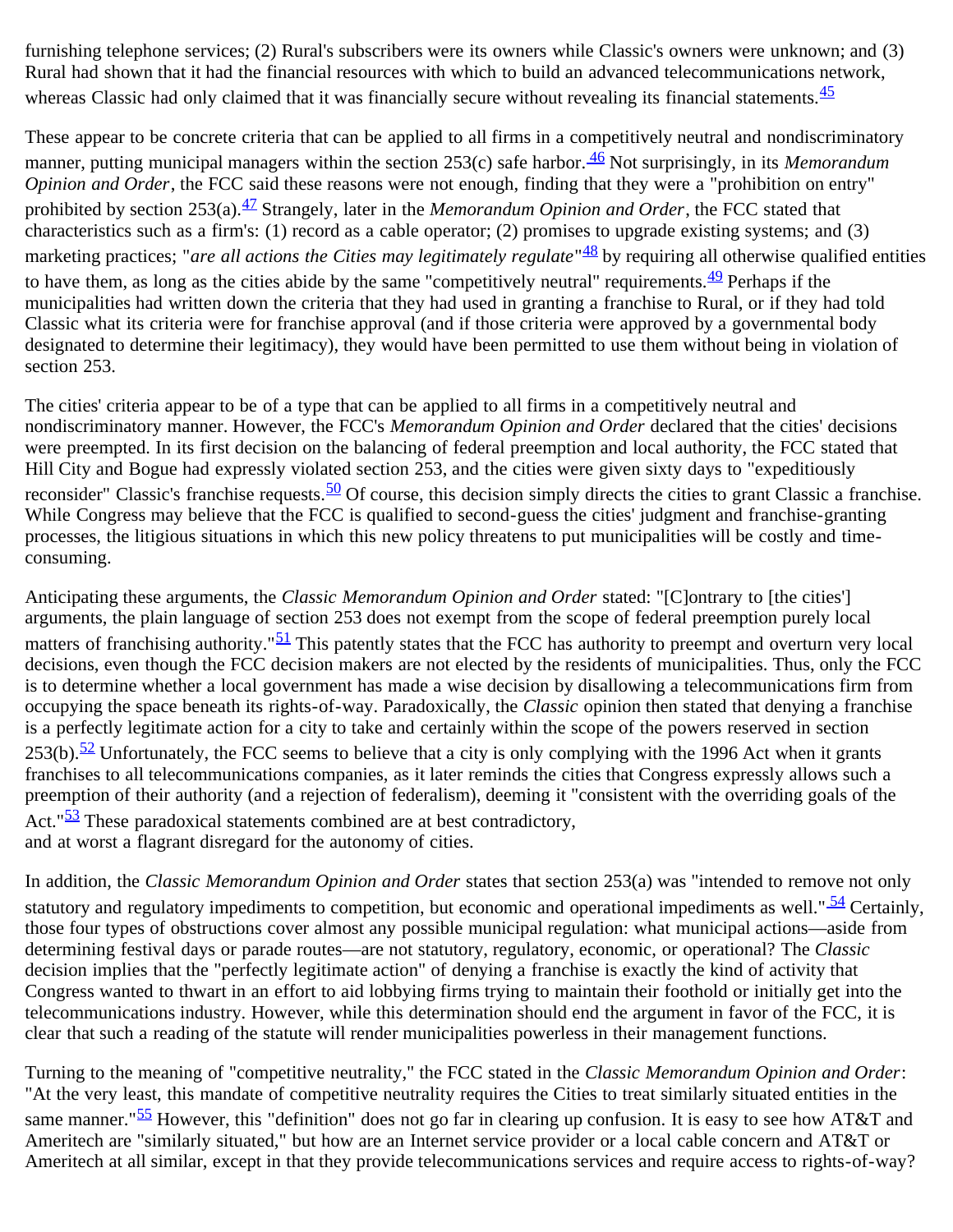It is difficult to imagine that Congress (even a Republican one) could place a fledgling firm and a *Fortune 50* company on similar financial footing. Municipalities cannot effectively function if they are not allowed to objectively differentiate between all of the groups that want to use their most valuable resource. City managers must retain the ability to exercise their discretion in holding differently sized companies to appropriate standards and to reject access to their rights-of-way if those companies do not meet certain objective requirements. These elected officials are better able to determine what their constituents want, how their franchises and permits should be granted, and how otherwise to use their streets.

*Classic* demonstrates the immense burden the competitive neutrality mandate will place on cities. A municipality must meticulously document every factor that figured into its decision and ensure that all companies are judged by the exact same standards—even though the differences between the large conglomerates and the small, upstart companies are remarkable. City managers must then hope that every limit and condition they set that is brought before the FCC will be approved.

Finally, concerning section 253(d), the *Classic Memorandum Opinion and Order* stated that pursuant to its authority under section 257 of the Act,  $\frac{56}{2}$  the FCC had been chosen by Congress to identify and eliminate market entry barriers.<sup>57</sup> It stated that this authority complimented its even broader reach under section 253 to "preempt legal requirements that `may prohibit or have the effect of prohibiting' the provision of telecommunications services." $\frac{58}{1}$  Hill City and Bogue each argued that their refusal to allow Classic to serve their communities was not necessarily a prohibition on entry, but was rather the denial of a franchise to a company who was ill-equipped and objectively unqualified to provide service. Despite evidence to that effect, the FCC refused to believe the cities' arguments, choosing instead to find that they were trying to maintain a lucrative monopoly situation in two cities with a combined population of less than 2000 people. $\frac{59}{2}$  $\frac{59}{2}$  $\frac{59}{2}$ 

The *Classic* decision appears, at least on the facts provided, to be internally paradoxical. There is absolutely no evidence that the cities were judging Classic or other potential market entrants by different standards than they had judged Rural, or that they had judged Rural using a more lenient level of scrutiny.<sup>60</sup> Further, the FCC acknowledged in the *Classic Memorandum Opinion and Order* that sections 253(b) and (c) "recognize the authority of States and localities . . . to impose entry requirements *for certain purposes* . . . . "<sup>61</sup> However, the decision reiterates the fact that municipalities are essentially powerless in deciding the form and substance of such "purposes." The 1995 Congressional House and Senate debates give little doubt that the allowable instances in which municipal managers can impose regulations on telecommunications carriers are few and a largely impotent sort. $\frac{62}{ }$  $\frac{62}{ }$  $\frac{62}{ }$ 

Finally, it is interesting to note that Rural received its franchise permit on March 7, 1994; over two years before the Act mandated that cities behave with perfect competitive neutrality toward a new influx of cable, phone, and other telecommunications providers. Further, Classic applied for the franchise petition in May 1995, over a year before "competitive neutrality" was to be the standard in franchising selection processes. How could the cities have been expected to be on notice, thirteen months before the Act was promulgated, that they should meticulously screen franchising applicants—no matter their size, reputation, or financial information—to prepare for potential federal administrative proceedings two years in the future? It is clear that *Classic* only marks the beginning of the loss of municipal control over rights-of- way.  $\frac{63}{2}$  $\frac{63}{2}$  $\frac{63}{2}$ 

#### 2. TCI Cablevision of Oakland County, Inc.

The *TCI Cablevision* decision<sup>64</sup> dealt with an ordinance written by the City Council of Troy, Michigan, which generally required companies providing telephone service to obtain a local franchise. TCI Cable sought permission from the City of Troy to upgrade its cable system. However, the company wanted to route fiber through a business park that was not served by cable television.  $65$  Due to the rapid convergence of different telecommunications industries and the cross-capabilities afforded to all firms with fiber optics and other wireline and wireless advances, Troy officials decided that because TCI was installing telecommunications facilities, it needed a telecommunications franchise—unless it could justify its cable-specific need to route through the business park. Because TCI could not explain the need for the detour, Troy assumed that the firm was trying to get around the city's access controls on ducts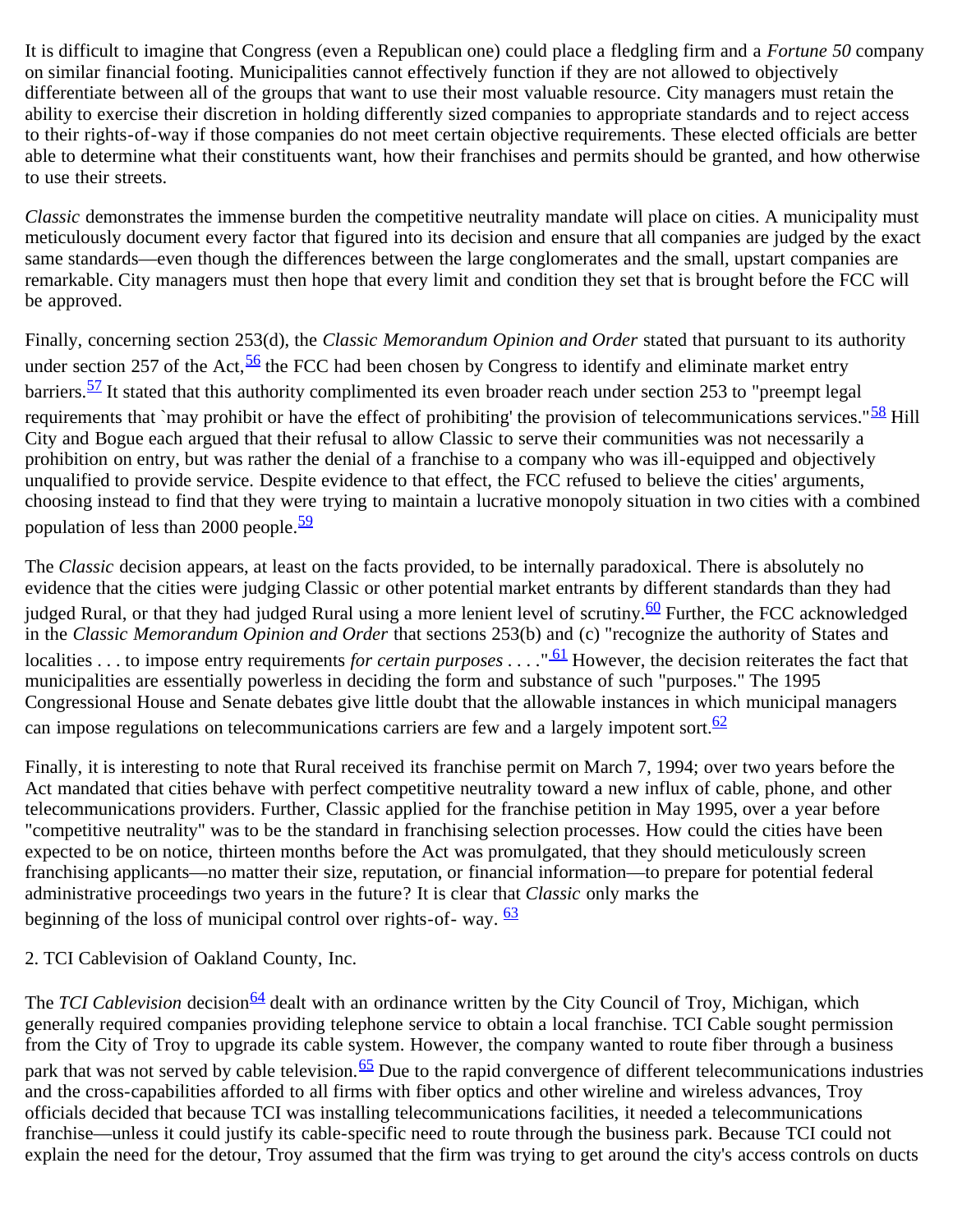and conduits and avoid paying reasonable compensation for its use of Troy's property.<sup>66</sup> TCI contended that under the 1996 Act, "municipal franchising of telephone companies is eliminated, [and] that it can provide *telephone* service under its *cable* franchise."<sup>67</sup> Thus, the company believed that it need not pay a telephone franchise fee based on a percentage of its telephone revenues, and should have been able to begin providing telephone service while paying no additional fees at all  $\frac{68}{2}$  $\frac{68}{2}$  $\frac{68}{2}$ 

An FCC hearing was called in the wake of this predicament, with TCI urging the FCC to void Troy's ordinance.<sup>[69](#page-23-3)</sup> The National League of Cities, on behalf of Troy and in response to MCI's petition, filed a reply urging the FCC to find that the City of Troy had the power, pursuant to sections 253(b) and (c), to adopt an ordinance requiring service providers to obtain licenses or franchises for each segment of the telecommunications arena in which they operate.  $\frac{70}{2}$  $\frac{70}{2}$  $\frac{70}{2}$ Moreover, the petition argued that the TCI petition ignored the Stupak-Barton amendment to the Act (basically, section 253(c)), which appears to prevent the FCC from ruling on matters relating to rights-of-way and compensation.  $\frac{11}{2}$ 

In a surprising turn of events in March 1997, then FCC Chairman Reed Hundt appeared ready to back Troy's petition, which would have given cities the ability to regulate cable operators as new telecommunications providers. $\frac{72}{1}$  In fact, a senior FCC source at the time said that the agency has clear authority to preempt the Troy ordinance whether or not TCI sought a franchise.<sup>73</sup> While TCI argued that the ordinance was a barrier to entry and in violation of section 253(a), the cities averred that the ordinance simply fell within section 253(b) and (c) allowances for local governments to manage themselves while adhering to the nondiscrimination and competitive neutrality mandates.

By July 1997, the FCC had still not issued a decision in *TCI Cablevision*, perhaps primarily because its value as a test case was weakened by TCI's acknowledgment that it did not actually plan to begin telecommunications service in Troy after all.[74](#page-23-8) The FCC Local and State Government Advisory Committee expressed concern about cases like *TCI Cablevision*, stating that the 1996 Act "designates state and local governments as the primary entities" for right-of-way issues, and "regulation, preemption, and formal legal action against another level of government should be the last, not the first, recourse to resolving conflicting interests.  $\frac{75}{25}$  $\frac{75}{25}$  $\frac{75}{25}$ 

On September 19, 1997, the FCC issued *a Memorandum Opinion and Order* in *TCI Cablevision*, [76](#page-23-10) which discussed section 621, the franchising provisions of the 1996 Act, and summarily mentioned section 253. Limiting this situation to its facts, the FCC determined that the City of Troy interfered with TCI's operation of its cable system in a manner that violated the limitations placed on cities' franchising powers.<sup>[77](#page-23-11)</sup> Specifically, the FCC found that the City violated the 1996 Act's franchising provisions by placing a telecommunications condition on its grant of cable permits. However, the Commission found that TCI lacked standing to bring suit pursuant to section 253 because it has no present intention of offering telecommunications services in the city. Further, the FCC declined to issue a declaratory or advisory ruling as to whether Troy's telecommunications ordinance should be preempted, in whole or in part, under section  $253(d)$ .<sup>[78](#page-23-12)</sup>

However, the FCC did state that it was "concerned that Troy may be creating an unnecessary third tier of telecommunications regulation that extends far beyond the statutorily protected municipal interests in managing the public rights-of-way and protecting public safety and welfare." $\frac{79}{2}$  The FCC's concern was not misplaced, as the City of Troy seemed intent on creating an extra echelon of regulation which "aspires to govern the relationships among telecommunications providers, or the rates, terms and conditions under which telecommunication service is offered to the public." $80$  In addition, the FCC found "especially troubling" the discriminatory application of telecommunications regulation practiced in the City of Troy, including granting the incumbent providers "most favored nation" status  $\frac{81}{2}$  and inexplicably failing to respond to permit applications within a reasonable time.  $\frac{82}{2}$  $\frac{82}{2}$  $\frac{82}{2}$ 

While these municipal activities are indeed egregious, a single city's improper actions cannot be imputed to all municipalities, particularly as there is no indication that this is anything more than an isolated case. One municipality's abuse of its local franchising and management powers is not reason enough to abridge the property rights of all of our nation's cities. Unfortunately, the FCC did not address the substance of section 253's reserved municipal management powers; instead it admonished one particular city for its admittedly intolerable actions. While the Commission warned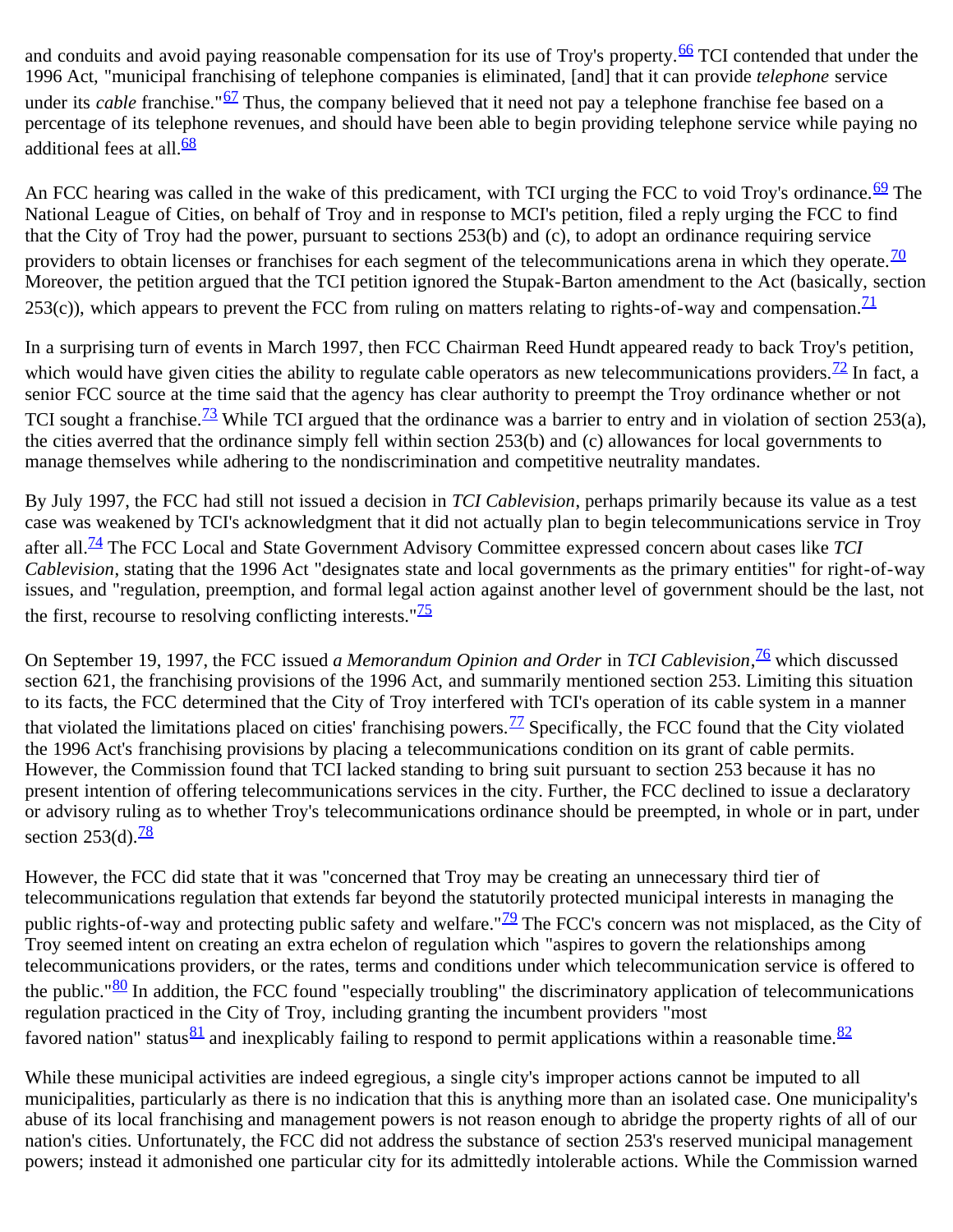cities not to take their management duties too far, it did not specify limits, nor did it place a dollar value on the amount that local governments can properly charge for their rights-of-way. As a result, it remains impossible to discern what course of action the FCC or the courts will take regarding the ability of municipalities to obtain the fair rental value for the use of their property.

### 3. GST Tucson Lightwave

Another recent case, *GST Tucson Lightwave v. City of Tucson*, [83](#page-23-17) does not involve the FCC at all. Plaintiff GST Tucson Lightwave brought suit against the City of Tucson because it did not require US West to pay a 5.5 percent franchise fee required of other telecommunications providers. The United States District Court for the District of Arizona did not reach the merits, however, and granted the city's motion for judgment on the pleadings. The court found that Congress did not intend for section 253(c) to be an enforcement provision for telecommunications providers, but rather it was intended to be a defense for municipalities against claims that they had erected barriers to entry. $\frac{84}{1}$  Reiterating the fact that Congress had deemed section 253(c) a safe harbor, the court found "that the regulation of public rights-of-way must be done on a competitively neutral and nondiscriminatory basis is a condition of the defense, not an element of a violation."<sup>[85](#page-23-19)</sup> Recalling the Stupak-Barton amendment, the court noted that congressional intent was to allow states and municipalities to retain control over local rights-of-way. Further, the court cited dicta from *Classic* declaring that section 253(c) was intended to benefit state and local governments as a defense mechanism.<sup>[86](#page-23-20)</sup>

Moreover, the court found that section 253(d) allows the FCC to preempt enforcement of state and local regulations which violate section  $253(a)$  or (b), but not subsection (c), noting that section  $253(d)$  makes no mention of subsection (c). In addition, the court found that exclusion under subsection (c), although deliberately omitted in order to give fair compensation for the use of municipal property, was not intended to provide for private enforcement of section 253(c) by telecommunications providers. Rather, the exclusion simply prevented FCC preemption for a municipal violation. Thus, the court held that a carrier cannot sue a state or local government for charging "discriminatory" licensing or franchise fees because there exists no private right of action pursuant to section  $253(c)$ .  $87\overline{)}$  Of course, GST Tucson Lightwave plans to take the decision to the Ninth Circuit according to its Vice-President of Legal and Regulatory Affairs, Jeffrey Mayhook.<sup>88</sup> However, the court, by injecting some common sense into section 253's enforcement, has at least temporarily made subsection (c) a true safe harbor, which classifies the decision as a minor, but important victory for municipalities.<sup>[89](#page-23-23)</sup>

# *D. The Matter of Fees*

Under section 253, municipalities may be forced to change their fee structures for franchises, licenses, and the like to comply with the "fair and reasonable compensation" standard forwarded in section 253(c). Currently, there is no statistical database comparing fees across local governments, and the figures that are disclosed usually have no common denominator. There is certainly no universal revenue percentage or flat fee structure in place, and each state, county, and municipality has its own method of determining compensation from telecommunications concerns. Larger telecommunications firms frequently find these differences confusing because the number of local governments employing different fee structures are as varied as the physical, economic, and societal costs of utilizing the rights-ofway. However, for municipalities to retain autonomy and managerial control over their most precious resource, it is imperative that they are allowed to implement flexible and differentiated fee-rate structures, perhaps on a firm-by-firm basis.

Some members of Congress, calling singular percentage of gross revenue structures anticompetitive, have been vehemently opposed to their assessment.  $\frac{90}{9}$  The rationale behind this notion seems to be that small telecommunications "upstarts" cannot afford to relinquish their earnings to pay cities for the use of city property. Fees currently range from zero to about eleven percent of gross annual revenue, with the average being around four to five percent.<sup>91</sup> Recent examples of these fees include those of the City of Tucson, which charges most licensees/

franchisees 5.5 percent of gross annual revenue from customers served within the city's limits.  $\frac{92}{2}$  Further, the City of Denver reports that although it spends 500 million dollars annually to maintain its rights-of-way, it receives only 38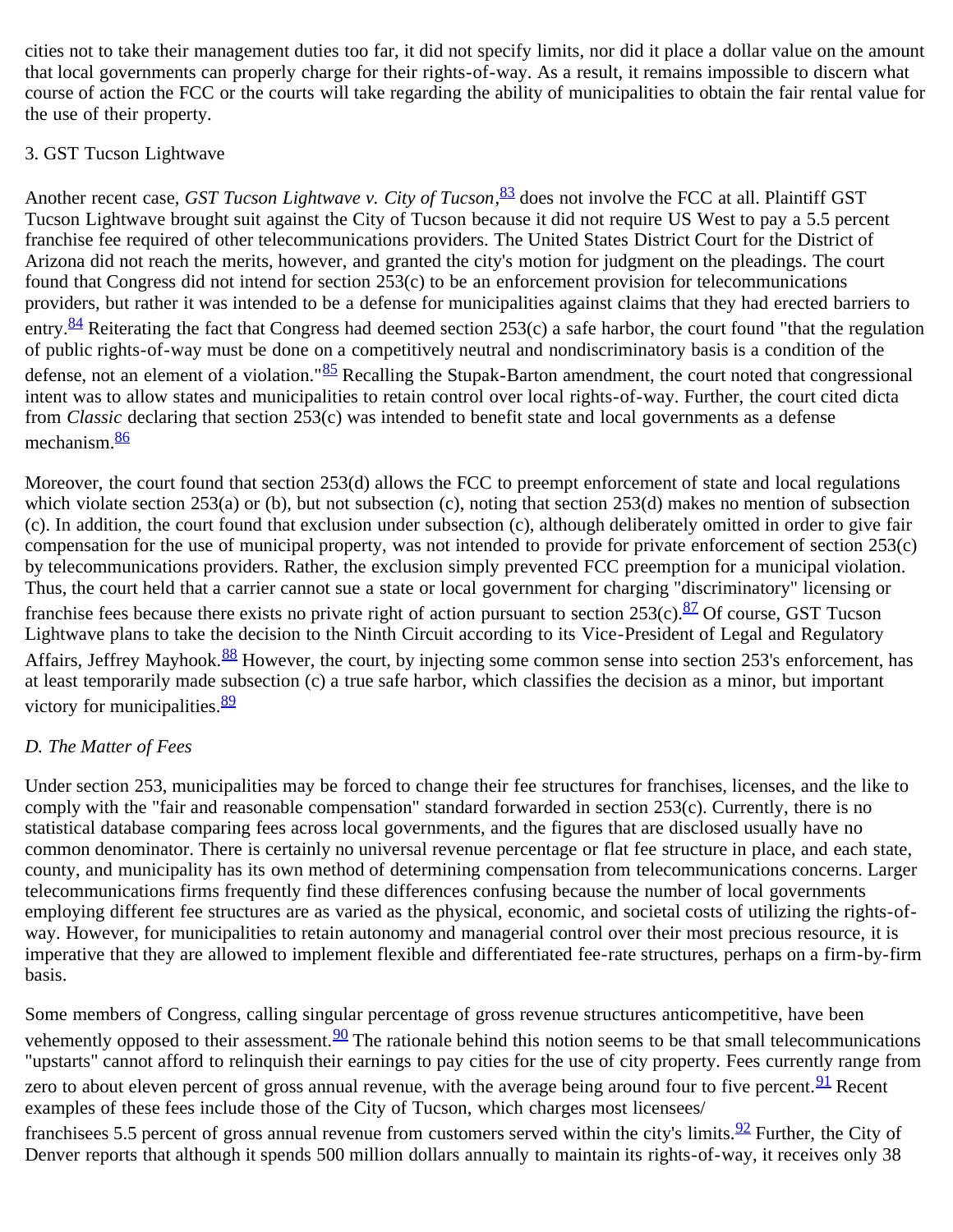million dollars from telecommunications and cable providers in compensation. **93** Moreover, it estimates that its rightsof-way have a fair rental value of 483 million dollars.<sup>94</sup> However, Denver city officials are probably well aware that after the passage of the 1996 Act, talk of fee hikes may induce telecommunications providers to file preemptions with the FCC, placing city managers out of the "fair and reasonable compensation" range of section 253(c).

According to news reports, most local governments in the Orange and Seminole Counties of Florida have ordinances assessing upon telecommunications companies a one percent annual franchise fee. Lake County raised the fee to five percent in 1994; the telephone companies refused to pay, and still have not paid. $\frac{95}{2}$  In general, figures provided by Congressman Stupak indicate that municipalities alone spend 100 billion dollars per year on rights-of-way management, while they only receive about three percent of that figure from all firms combined, including remittances from gas, electric, private water, telephone, and cable companies.<sup>[96](#page-24-4)</sup>

The only similarity between these different cities is that the fees are low when one considers the myriad direct and indirect costs that cities incur as a direct result of street cuts and utility damage.  $\frac{97}{2}$  $\frac{97}{2}$  $\frac{97}{2}$  However, a trend has recently developed among local governments to charge additional fees that will allow them to cover their costs and realize the "true value" of the area beneath their rights-of-way. $\frac{98}{20}$  Unfortunately, with the 1996 Act, that effort is being thwarted by a legislature determined to undermine the power of cities to properly manage their rights-of-way and by a network of lobbyists determined to procure low-cost access to that property.<sup>[99](#page-24-7)</sup>

A Florida city proposed an ordinance to charge annual fees on construction permits for wireless facilities and modifications to such structures.<sup>100</sup> The Wireless Telecommunications Bureau immediately concluded that the ordinance would be in violation of section 253 if it had the effect of prohibiting entry of a provider or of regulating either the entry of a provider or the placement, construction, or modification of wireless facilities. The Bureau found this to be an example of a fee that was separate from a tax. The FCC is also reviewing this due to a petition before it asking for preemption of a property tax assessed by the State of Oregon based partly on the license fee a PCS provider paid the FCC.<sup>[101](#page-24-9)</sup>

Neither the FCC nor Congress has explained why it would not also be discriminatory for cities to charge firms a flat fee. If a flat fee were to be charged, it could not be very large. Logically, only a veteran firm like AT&T would be able to absorb a high amount without difficulty and a smaller upstart firm would be financially handicapped by it. While this would be a neutral, objective way of asking for fees, doing so might present a "barrier to entry" for the smaller firm. Therefore, a city has no choice but to consistently charge that which the "lowest common denominator" firm can feasibly pay. As usual, the real loser here is the local government, which is told only that it is allowed to manage its rights-of-way by charging "fair compensation." However, the competitive neutrality mandate in section 253 dictates that whatever dollar amount is attached to the term "fair compensation," it cannot be so high that cities financially endanger a firm and run the risk of forcing it out of business. This would certainly be seen as an "anticompetitive" tactic by the FCC.

Therefore, as municipalities are left to decide how much to charge as fair compensation, many questions remain unanswered. For instance, Congress cannot expect that each municipality—from Hill City to New York City—has the ability or manpower to scrutinize the financial statements of each telecommunications firm who desires to provide service, in order to determine exactly how much each could pay while maintaining a competitively neutral stance as compared to other firms. These record-keeping tasks will leave municipal managers little time for any other management functions, one of the many harms promulgated by section 253.

# III. How Section 253 Will Harm Municipalities

# *A. Direct and Indirect Harms*

Section 253 must be modified by Congress, if not to avoid a taking, then to allow cities to avoid some of the serious problems that have already surfaced in the telecommunications companies' rush to exploit section 253 and similar provisions of the 1996 Act. The influx of telecommunications firms increasing the amount and frequency of digging beneath a city's streets creates expense and inconvenience on a scale that is just now being realized. According to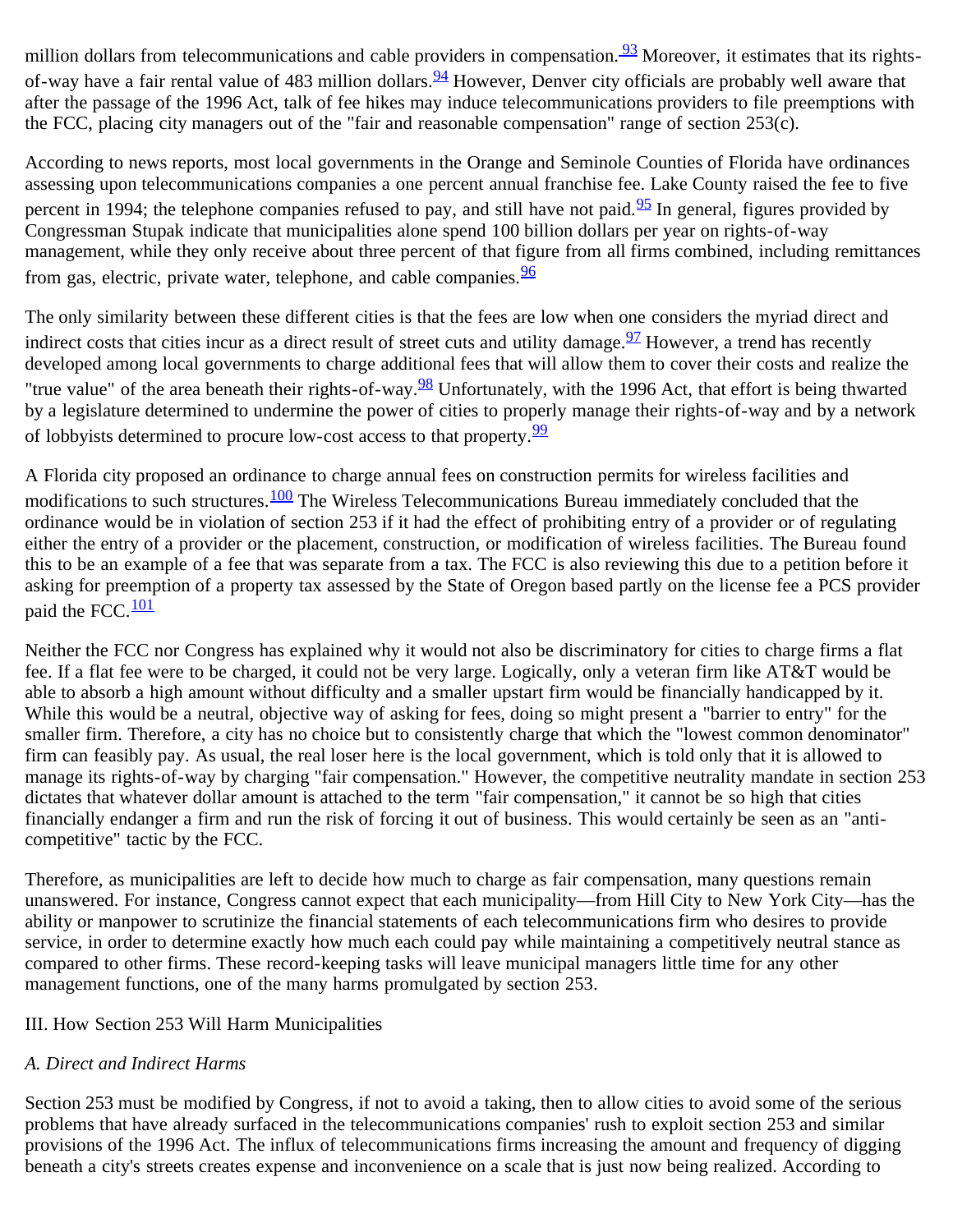Frank Shafroth, Director of Policy and Federal Relations for the National League of Cities, the quality of the streets and sidewalks, the cost to repair them, and the potential loss of revenue will indeed be problems for cities and taxpayers. $\frac{102}{2}$  $\frac{102}{2}$  $\frac{102}{2}$  Additionally, municipalities increasingly report damaged grass and landscaping, sinkholes created by the shoddy workmanship of inexperienced company repair crews, and broken water mains and gas lines (the latter of which has potentially lethal effects). $\frac{103}{10}$  $\frac{103}{10}$  $\frac{103}{10}$  It is therefore not surprising that municipal managers are frustrated by the effects of section 253 and are concerned for their cities' futures. Comments such as those from Troy, Michigan, City Attorney Peter Letzman are not uncommon: "Mr. Reed Hundt, you come out here and fix one of these broken water mains and fight your way through all this cable and see what the little communities face!" $\frac{104}{104}$  $\frac{104}{104}$  $\frac{104}{104}$ 

The harms that some municipalities have already experienced are sobering. For instance, in a study commissioned by the City of San Francisco,  $\frac{105}{2}$  researchers found that the pavement aging process is significantly accelerated by increased levels of utility cuts. Three to nine utility cuts cause a thirty percent reduction in service life compared to streets with less than three cuts. Streets with more than nine cuts have a fifty percent-plus reduction in service life.  $\frac{106}{100}$  $\frac{106}{100}$  $\frac{106}{100}$ Furthermore, arterial streets (where the majority of digs occur) exhibited the most severe reduction in service life and right-of-way safety. The direct and indirect costs of these cuts will increase exponentially as companies begin fully exploiting the permissiveness of section 253.

With each additional entrant into the rights-of-way, municipalities will face increased road replacement and other costs. In addition, their constituents will also face increased travel time, loss of access and trade to local businesses, increased noise pollution, and visual intrusion—not to mention accidents from improper installation or repair (particularly by inexperienced workers with newer companies). $\frac{107}{2}$  A catalog of true and recent occurrences tells the tale:

· In Denver, two houses were leveled and another ten damaged in an explosion caused when a construction crew cut an eleven-inch hole in a natural gas line while installing a cable television conduit;

· In San Francisco, where there had been *over a dozen* similar explosions in the preceding twelve months, a company ruptured a steam pipe underneath a downtown office building. If the explosion had occurred while the building had been occupied, hundreds of people would have been scalded;

· In Batavia, NY, telephone service for the entire city (presumably including 911 emergency service) was cut for over twenty-four hours when an inexperienced phone crew severed the main telephone cable serving the city.  $\frac{108}{108}$  $\frac{108}{108}$  $\frac{108}{108}$ 

Cities are especially concerned with the problems of potential accidents and accompanying liability they will face when they want to access a utility line blocked by the many wires laid by telecommunications providers.  $\frac{109}{109}$  $\frac{109}{109}$  $\frac{109}{109}$ 

One of the most distressing harms for cities to endure will be the loss of control over their rights-of-way. Under section 253, no factor—neither firm size nor probability of continued service nor market share—will be able to stop a telecommunications company from digging beneath a right-of-way and commingling its cable with gas mains and other installed lines. The only recourse for a municipality is to instigate a suit (or become the defendant in such a proceeding) before the FCC or in court. Congress has given no indication that the financial viability of a firm,  $\frac{110}{10}$  $\frac{110}{10}$  $\frac{110}{10}$  the reputation of a firm, or community support or disdain for a firm, can be any major part of a city's decision to prohibit a firm from occupying its rights-of-way. This may lead to strange results. For example, even if a city treated every firm equally with regard to an annual revenue requirement, there would necessarily be "discrimination" $111$  between the larger, higher revenue firms and smaller, break-even firms. Such a requirement would not only be impermissible under the competitive neutrality mandate of section 253(c), but would also impede the access of some firms to the city's right-of-way infrastructure, violating section 253(a). Although proponents of the Act insist that they have preserved the rights of states and municipalities to manage their rights-of-way through the "safe harbor" of section 253(c), the poorly defined competitive neutrality provision will prove to be a difficult challenge for cities.

In addition, cities are overwhelmed by new demands the Act has dealt them. $\frac{112}{2}$  $\frac{112}{2}$  $\frac{112}{2}$  Describing section 253 and similar Act mandates as bringing on conditions "like the Oklahoma land rush," Florida city officials receive a barrage of new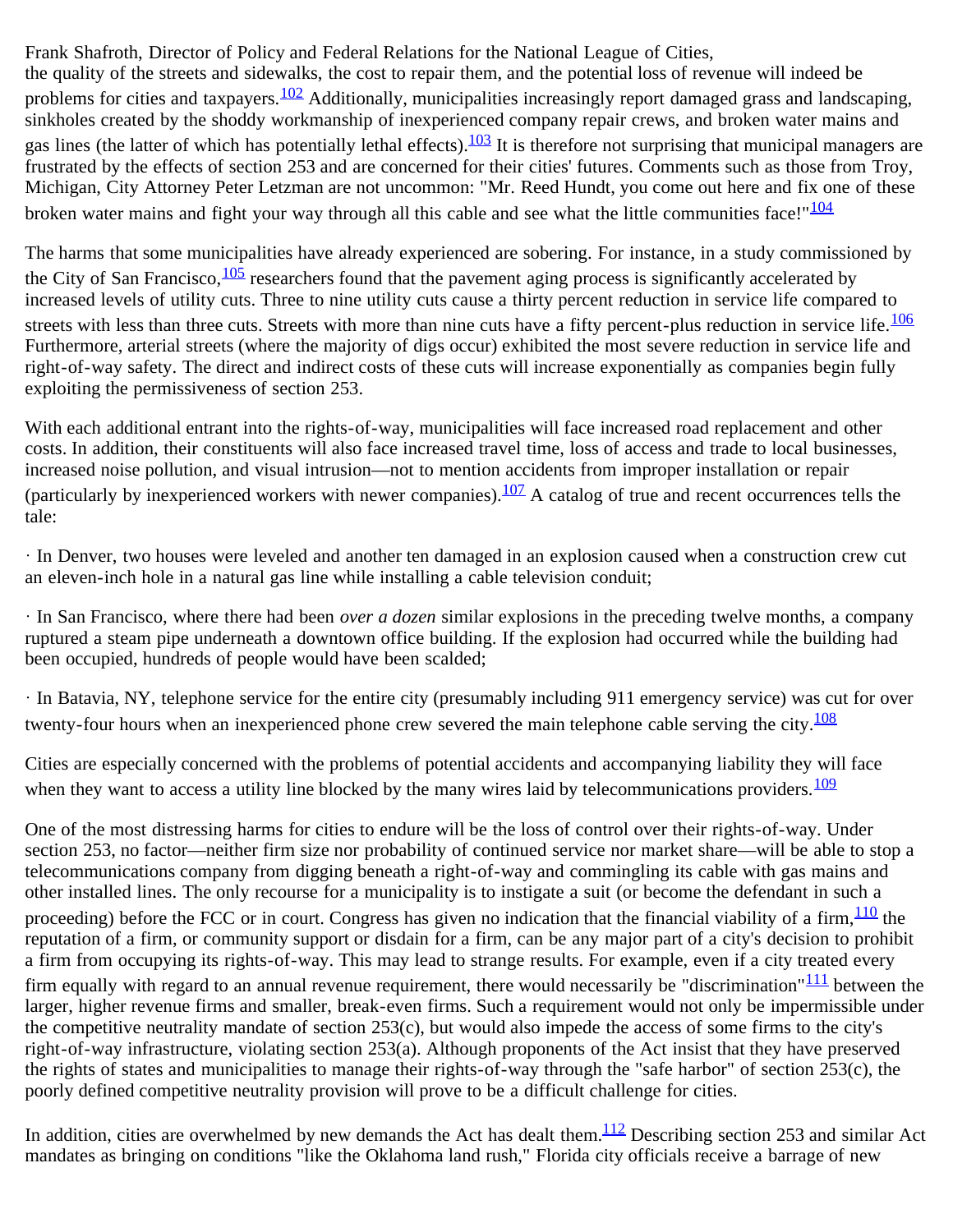visitors each day, including MCI, Intermedia, BellSouth, Ameritech, Sprint, and others, all demanding information on every public road and right-of-way. $\frac{113}{2}$  Cities have been forced to form alliances, hire expensive telecommunications attorneys, and redraft major sections of their municipal codes to regulate and set guidelines for the use of rights-ofway. Other cities, too inundated with demands, have placed moratoria on telecommunications construction until they can redraft their ordinances.<sup>114</sup> For instance, the City Council of Pico Rivera, California, has enacted a yearlong moratorium on "the acceptance, process, or issuance of any permit for siting antennas for wireless communications." $\frac{115}{115}$  Further, according to the Cellular Telecommunications Industry Association (CTIA), nine Minnesota cities have adopted moratoria on tower siting, thanks to a state statute which permits cities to adopt ordinances prohibiting construction of new tower sites.<sup>[116](#page-25-4)</sup> The statute is designed to protect the planning process and the health, safety, and welfare of Minnesota's citizens. The CTIA, however, looks to the FCC to follow an aggressive implementation of the competitive policies found in the 1996 Act, such as section 253, to quell these delays. $\frac{117}{112}$  $\frac{117}{112}$  $\frac{117}{112}$ 

As a result of these foreseeable and unforeseeable burdens and inconveniences, cities have recently begun levying higher fees, attempting to approximate what they believe is the fair rental value for the area above, beneath, and around their rights-of-way.<sup>118</sup> Many no-nonsense city officials are adamant about these new fee structures. According to Dearborn, Michigan Mayor Michael Guido, President of the Michigan Municipal League, "Cities have property. It's called rights of way. The public paid for them. They should be compensated." $\frac{119}{119}$  $\frac{119}{119}$  $\frac{119}{119}$  It is true that firms in the regulated cable television and long-distance industries—particularly new "upstarts"—stand to lose substantial revenues in fees to local governments. On the other hand, telecommunications behemoths such as AT&T, Ameritech, and MCI, continue to be protected by no-fee or nominal-fee contracts that have been in place for almost 100 years—usually drafted before the cities themselves were incorporated.<sup>[120](#page-25-8)</sup> Undoubtedly, these telecommunications firms funded (at least in part) congressional support for section 253, knowing that having free run of the rights-of-way will keep their low-fee or nofee contracts intact. It is difficult to imagine that this is the competitive paradigm Congress had envisioned. However, while it is unfair to smaller companies which have to pay fees while larger, existing monopolies do not have to pay, it is less fair—and unconstitutional—to force cities to give up their property rights to accommodate every firm that wants to get into the telecommunications game. Warning of this situation three years ago, Mr. Miller stated:

Local governments own valuable property that telecommunications companies want to use for their own profit, and at no charge. Local authorities must be free to balance the issues surrounding fair compensation to the community for use of its public rights-of-way, and free to set the terms, conditions, and value of that use. $\frac{121}{2}$  $\frac{121}{2}$  $\frac{121}{2}$ 

While local governments traditionally have been allowed to decide what is best for their constituents, it is clear that Congress has been lulled into an absurd sense of fairness concerning local autonomy and right-of-way management.

# *B. The Future of Municipal and Private Investment*

What if a federal agency or branch of government, instead of giving to telecommunications companies something which ordinarily is not seen or of which few are aware, took away recreational areas from state or local governments without just compensation? The federal government could argue, as it has with section 253 right-of-way provisions, that telecommunications companies need the park space provided to them without interference from the property owner. These companies would need places to erect towers and park their vehicles, and where better than on valuable municipal ground? While this example seems outrageous, so should the fact that section 253 effectively "donates" municipal property, held in trust for tax-paying citizens, to telecommunications companies without just compensation. Cities are not eleemosynary institutions; rather they operate on strict budgets. As modern jurisprudential standards require just compensation, fairness also mandates it.

On a practical level, according to Professor Susan Rose-Ackerman, takings law should be predictable over time so that private actors can confidently commit resources to capital projects. $122$  One can infer from her analysis that the formalization of takings law, as it has occurred in *Loretto v. Teleprompter Manhattan CATV Corp*., <sup>123</sup> and which directly applies in the case of section 253, is a correct result. If section 253 were changed so as not to take municipal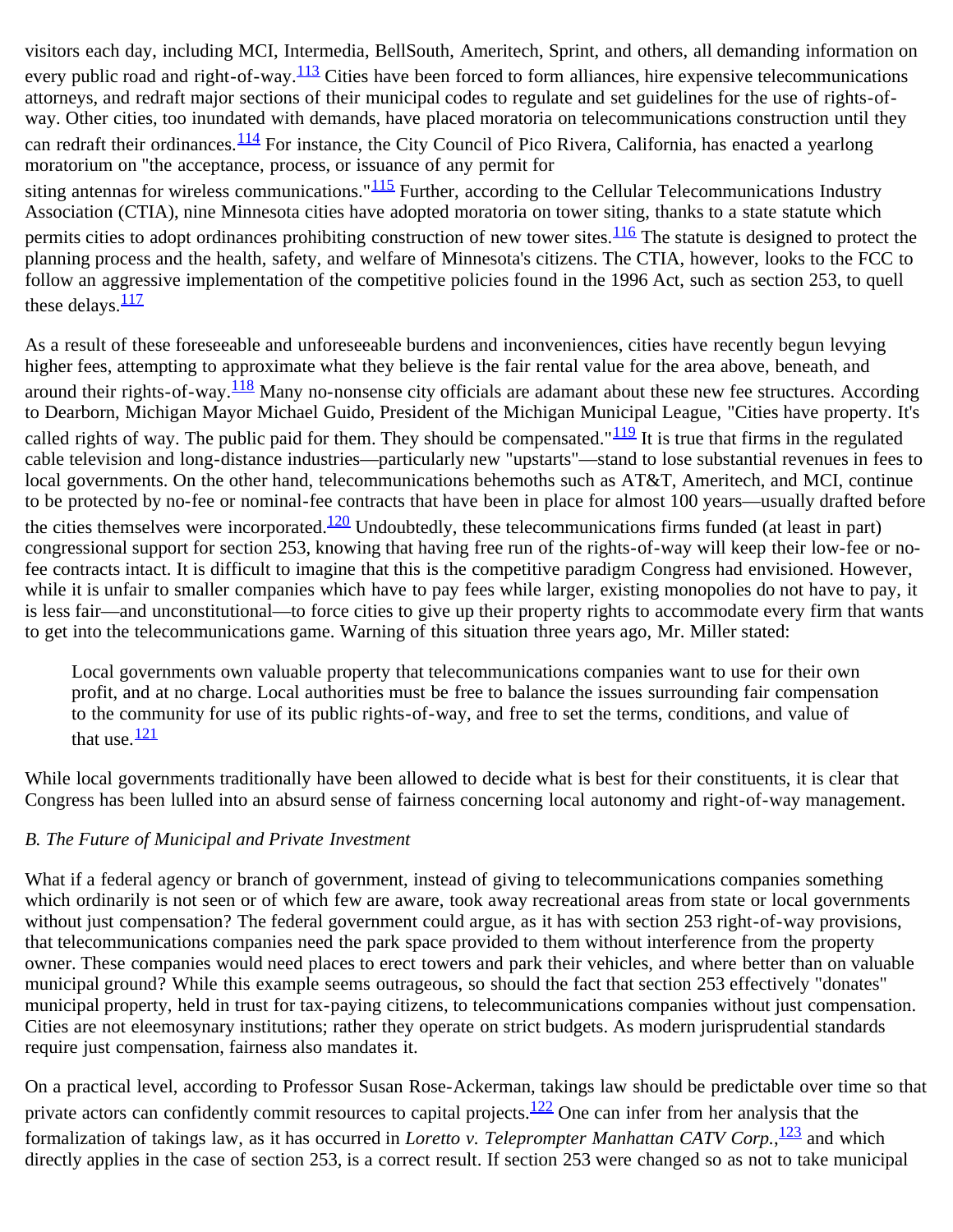property, both municipal and industry investors would be able to make more informed choices because the Court has provided clear standards to determine exactly when compensation will be paid.<sup>[124](#page-25-12)</sup> Section 253 will be a speculative mandate if allowed to stand, and a dangerous precedent if its provisions are ever upheld in a court of law.

If cities are told that their most valuable resources can be given away without their approval, investment in public works most certainly will diminish. This may lead to a general apathy about developing areas which the government may have its eye on for development by other rapidly evolving industries. These costs of public policy are massive and harmful to municipalities. Courts in many jurisdictions now allow public and municipal fear of government regulation or other factors to be figured into the fair market value of appropriated property. $125$  As the value of property is driven down by such elements, municipalities and their constituents will suffer. Regardless of the economic and political arguments against section 253, and despite the public safety issues and the problems of excess pollution, noise, and road repair that will increase in municipalities (largely without their permission), these are compensable where there is a constitutionally impermissible taking. Part IV addresses the history of takings law and the 1982 *Loretto* decision, in which the Supreme Court found that permanent physical appropriations, such as those which occur under section 253, must be justly compensated.

#### IV. Section 253 Takes Private Property for Public Use

#### *A. Section 253 Violates the Takings Clause*

The Fifth Amendment expressly mandates that if private property is taken for a public use, it must be justly compensated.<sup>[126](#page-25-14)</sup> State governments are accordingly prohibited from taking individual or municipal property through the Due Process Clause of the Fourteenth Amendment.<sup>[127](#page-25-15)</sup> The appropriation of municipal property under section 253, which is held in trust for the citizenry, clearly violates the Takings Clause. Government interference with property rights, such as environmental or zoning regulations, often triggers procedural and substantive due process issues. In these situations, courts typically examine three factors: (1) the character of the governmental activity; (2) the action's economic impact on an individual's property rights; and (3) the extent to which that action interferes with property owners' investment-backed expectations.<sup>128</sup> These cases require a legitimate purpose that is rationally related to the goal of the regulation. However, where there has been a permanent physical appropriation, such as when municipalities' property has been "given" to telecommunications carriers, a taking is immediately established.<sup>[129](#page-25-17)</sup> In such a situation, it is the finder of fact who determines the just compensation due. The following analysis will demonstrate that when applying Supreme Court case law, a taking is clearly inherent in Congress's section 253 mandate.

# *B. What Is a Taking?*

Two hundred years of Fifth Amendment jurisprudence has allowed the modern Supreme Court to develop a bifurcated takings doctrine. $\frac{130}{130}$  $\frac{130}{130}$  $\frac{130}{130}$  In essence, the doctrine consists of a legitimacy test, which focuses on the benefits to society of the governmental action, and an impact test, which examines the harms to the landowner as part of the analysis.<sup>[131](#page-25-19)</sup> The legitimacy test requires that the action substantially advance a legitimate government interest. An action fulfilling this requirement must also pass the impact test, which adds the landowner's injury into the inquiry.

Further, the impact test is broken down into two subtests aimed at discovering whether the governmental action is extreme enough to mandate just compensation pursuant to the Fifth Amendment. $\frac{132}{132}$  The first of these determines whether the action is regulatory in nature or if it is a physical invasion. Regulatory takings reduce either the monetary value of the appropriated property or its historical value (i.e., how reasonable investment-backed expectations are or will be affected by the action).<sup>133</sup> As the United States became urbanized and residents became concerned with noxious land use and other nuisances involving governmental regulation, courts upheld statutes regulating which activities could be performed on certain parcels of land.<sup>134</sup> Justice Brennan's dissent in *San Diego Gas & Electric Co*. *v. City of San Diego*, [135](#page-26-2) has become a leading opinion supporting the proposition of awarding monetary damages for regulatory takings.<sup>136</sup> Justice Brennan stated that police power regulations can "destroy the use and enjoyment of property in order to promote the public good just as effectively as formal condemnation or physical invasion of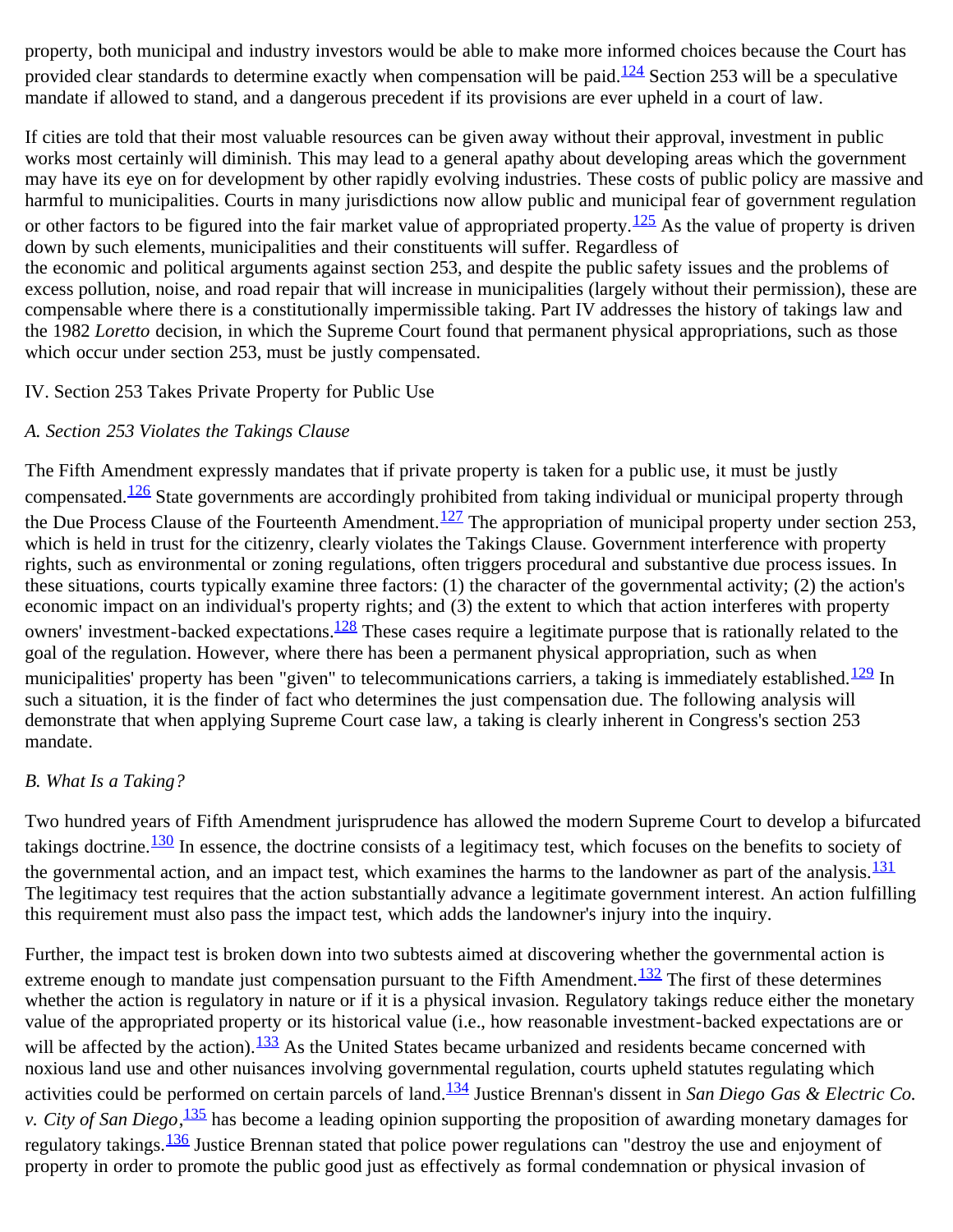property."[137](#page-26-4) Justice Brennan went on to state:

It is only logical, then, that government action other than acquisition of title, occupancy, or physical invasion can be a "taking," and therefore a *de facto* exercise of the power of eminent domain, where the effects completely deprive the owner of all or most of his interest in the property. $\frac{138}{138}$  $\frac{138}{138}$  $\frac{138}{138}$ 

Section 253 could be evaluated as a regulatory taking as Congress does not expressly prevent local governments from making use of some part of their property as part of a zoning regulation. However, because it is clear that the instant legislation works a physical invasion, section 253 is more easily evaluated as a per se physical appropriation.

Physical appropriations can be separated into temporary and permanent takings. Temporary takings began with wartime seizures,  $\frac{139}{132}$  and arise in situations where a legislative initiative requires property owners to part with their property for a statutorily mandated period of time.<sup>140</sup> Section 253 clearly does not fit within this category of takings as the 1996 Act does not state when municipalities can resume their "normal" managerial functions. There is nothing "temporary" about the nature of section 253. Its mandates, lacking explicit language to the contrary, are eternal in nature. Therefore, section 253 is a permanent physical taking. The history of this Supreme Court doctrine and the key cases that have marked its development are discussed in the next section.

#### *C. Permanent Takings Case History and Loretto as*

#### *the Key Precedent*

Beginning with *Pumpelly v. Green Bay Co.*, <sup>141</sup> in which the State of Wisconsin built a dam which infringed upon the property rights of an individual by permanently flooding his land, the Supreme Court ruled that even though the government did not take title to Pumpelly's property, the action still required that just compensation be paid to him. $\frac{142}{12}$  $\frac{142}{12}$  $\frac{142}{12}$ Following that decision, the Supreme Court considered other situations dealing with takings and local governments' rights-of-way. In one such case, *St. Louis v. Western Union Telegraph Co.*, <sup>143</sup> the Court held that the City of St. Louis could collect reasonable compensation for a telegraph company's use of telegraph poles already located on the city's streets. The Court declared:

It matters not for what that exclusive appropriation is taken, whether for steam railroads or street railroads, telegraphs or telephones, the State may if it chooses, exact from the party or corporation given such exclusive use pecuniary compensation to the general public for being deprived of the common use of the portion thus appropriated. $\frac{144}{144}$  $\frac{144}{144}$  $\frac{144}{144}$ 

While this opinion allows local forms of government to exact monetary compensation directly from firms that use its rights-of-way, many of *St. Louis v. Western Union Telegraph*'s progeny have held that it also applies to those cases where the government takes the property of an individual or municipality. Thus, the fair market value of that which has been taken from municipalities and given to communications firms should be calculated so cities can be compensated.

Modern courts have also relied on a 1904 Supreme Court case, *Western Union Telegraph Co. v. Pennsylvania* Railroad, <sup>145</sup> where the Court found that telephone lines actually invaded municipal property, amounting to a compensable taking[.146](#page-26-13) It is interesting to note that during the time of this case and *St. Louis v. Western Union Telegraph*, local governments actively recruited entrepreneurs to connect their towns to telephone systems.<sup>[147](#page-26-14)</sup>

About forty years later, in *Kaiser Aetna v. United States*, [148](#page-26-15) the Supreme Court found that the government had physically appropriated petitioner's marina by allowing free public access to a channel connecting the marina to navigable water. $\frac{149}{12}$  $\frac{149}{12}$  $\frac{149}{12}$  The Court found that the government's attempt to create a public right of access to the marina was a physical invasion. Further, the Court found that this access interfered with Kaiser Aetna's reasonable, investmentbacked expectations, going "so far beyond ordinary regulation . . . as to amount to a taking . . . ."[150](#page-26-17) Further, *Kaiser Aetna* referenced the aforementioned *San Diego Gas & Electric* case, in which Justice Brennan's dissent definitively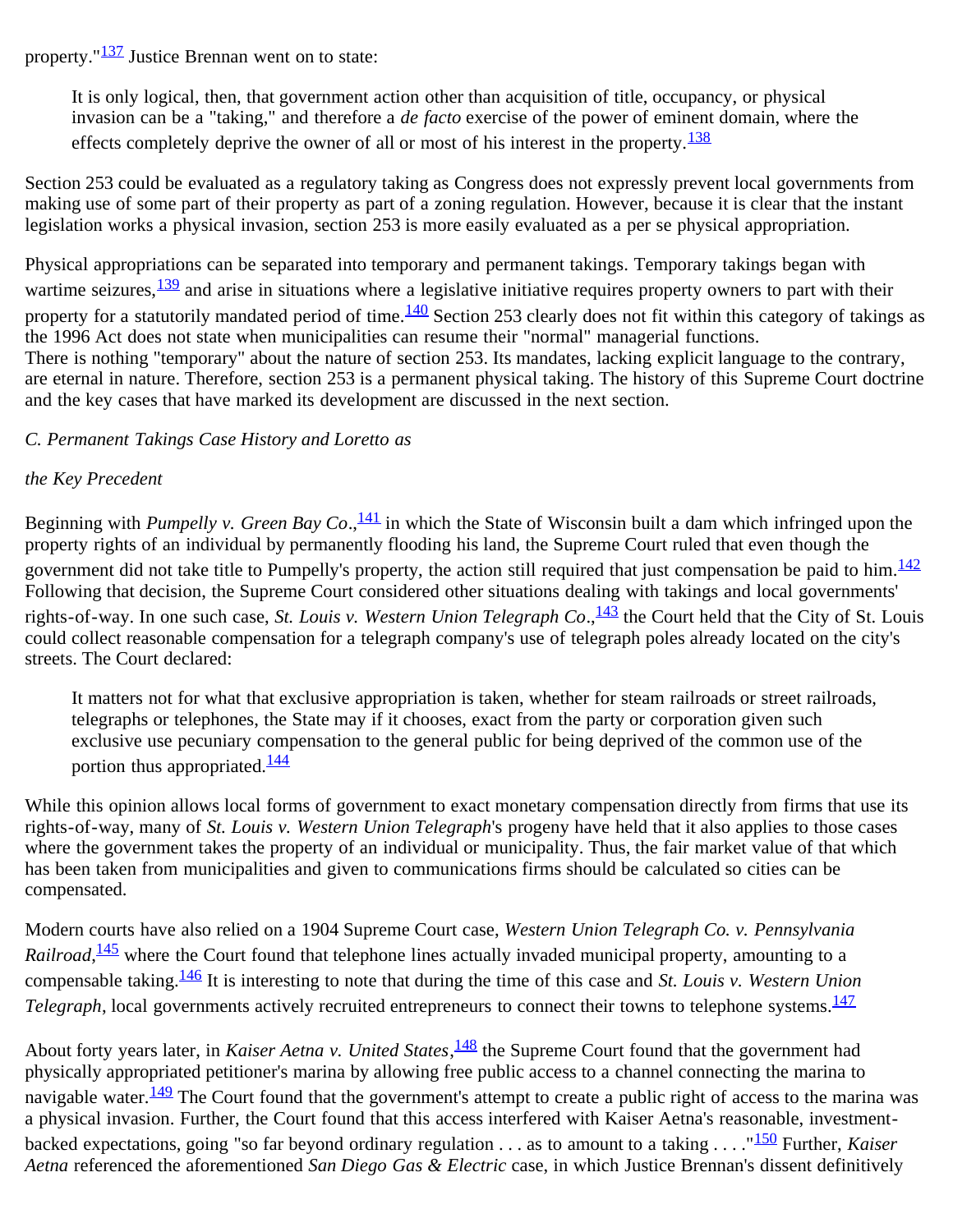stated that just compensation is required in a regulatory situation: "As soon as private property has been taken, whether through formal condemnation proceedings, occupancy, physical invasion, or regulation, the landowner has *already* suffered a constitutional violation, and the `"self-executing character of the constitutional provision with respect to compensation"' is triggered." $\frac{151}{151}$  $\frac{151}{151}$  $\frac{151}{151}$ 

While these cases set the stage for modern physical takings jurisprudence, one of their progeny, the landmark case of Loretto v. Teleprompter Manhattan CATV Corp., <sup>[152](#page-26-19)</sup> best explains how courts should rule when the constitutionality of section 253 is addressed. In *Loretto*, a New York state statute provided that a landlord must permit a cable television company to install its facilities, in this case small hardware equipment, on and from the roof of a building located on her property. The statute further directed that a landlord may not demand payment from the company for installing its equipment on her property in excess of a one-time fee of one dollar. All of the New York courts upheld the statute, holding that it served legitimate police powers and state interests for the purpose of eliminating landlord fees and other conditions which would prohibit the development of cable television. However, the United States Supreme Court found that the New York statute worked a taking of a portion of appellant's property for which she was entitled to just compensation under the Fifth Amendment.<sup>153</sup> The Court unequivocally stated: "[w]e conclude that a permanent physical occupation authorized by government is a taking without regard to the public interests that it may serve."<sup>[154](#page-26-21)</sup>

It is clear that the language of section 253 will trigger the same court reaction as did the New York statute in *Loretto* because it authorizes a permanent physical occupation of that which rightfully belongs to a municipality: the area around its rights-of-way. The language of section 253(a), "No State or local statute or regulation . . . may prohibit or have the effect of prohibiting the ability of any entity to provide any ... telecommunications service,"<sup>[155](#page-26-22)</sup> clearly forbids municipalities from excluding a telecommunications provider from laying cable under the streets or from using new or existing poles. Assuming local governments own (in trust) the rights-of-way in fee, section 253 prohibits local governments from denying access to the streets, which is clearly an appropriation of their right to exclude others—one of the sticks in their bundle of property rights. Thus, there exists a permanent physical occupation and a compensable taking.

In *Loretto*, the Court found that private property was taken for a public use simply by looking at the nature of the cable company's physical invasion. The cable installation on the owner's building was a taking under the traditional physical test as it involved the attachment of hardware, and thus, occupied space. Also, property was taken for public use as the entire community received the benefit of receiving cable television signals. Similarly, section 253 appropriates municipal property, giving it to telecommunications concerns with almost no restriction, in the name of "furthering the telecommunications infrastructure for all" and "eliminating competition." The public use requirement is satisfied if nonowners will actually use the appropriated property.<sup>156</sup> Some of the beneficiaries of section 253 are non-owners, particularly the telecommunications industries. Therefore, no matter how beneficial such a network might be, the American public must receive just compensation for the value of their appropriated property.<sup>[157](#page-27-1)</sup>

While the Supreme Court often upholds even substantial regulation of an owner's use of his own property where deemed necessary to promote the public interest,  $\frac{158}{2}$  $\frac{158}{2}$  $\frac{158}{2}$  section 253 goes significantly beyond the judicially permissible arena of legislation and subjects municipalities to a physical intrusion by government. This is, in the words of the *Loretto* Court, "[an invasion] of an unusually serious character for purposes of the Takings Clause."<sup>[159](#page-27-3)</sup>

In *Loretto,* the Court noted the similarities between *Western Union Telegraph* and *Loretto*. It also noted the significance of post-*Western Union Telegraph* cases which:

relying on the character of a physical occupation, clearly establish that permanent occupations of land by such installations as telegraph and telephone lines, rails, and underground pipes or wires are takings even if they occupy only relatively insubstantial amounts of space and do not seriously interfere with the landowner's use of the rest of his land. $\frac{160}{160}$  $\frac{160}{160}$  $\frac{160}{160}$ 

This even more specific description of the circumstances in which there is a taking directly applies to the situation at hand, where Congress has "given" telecommunications concerns the right to physically and permanently occupy the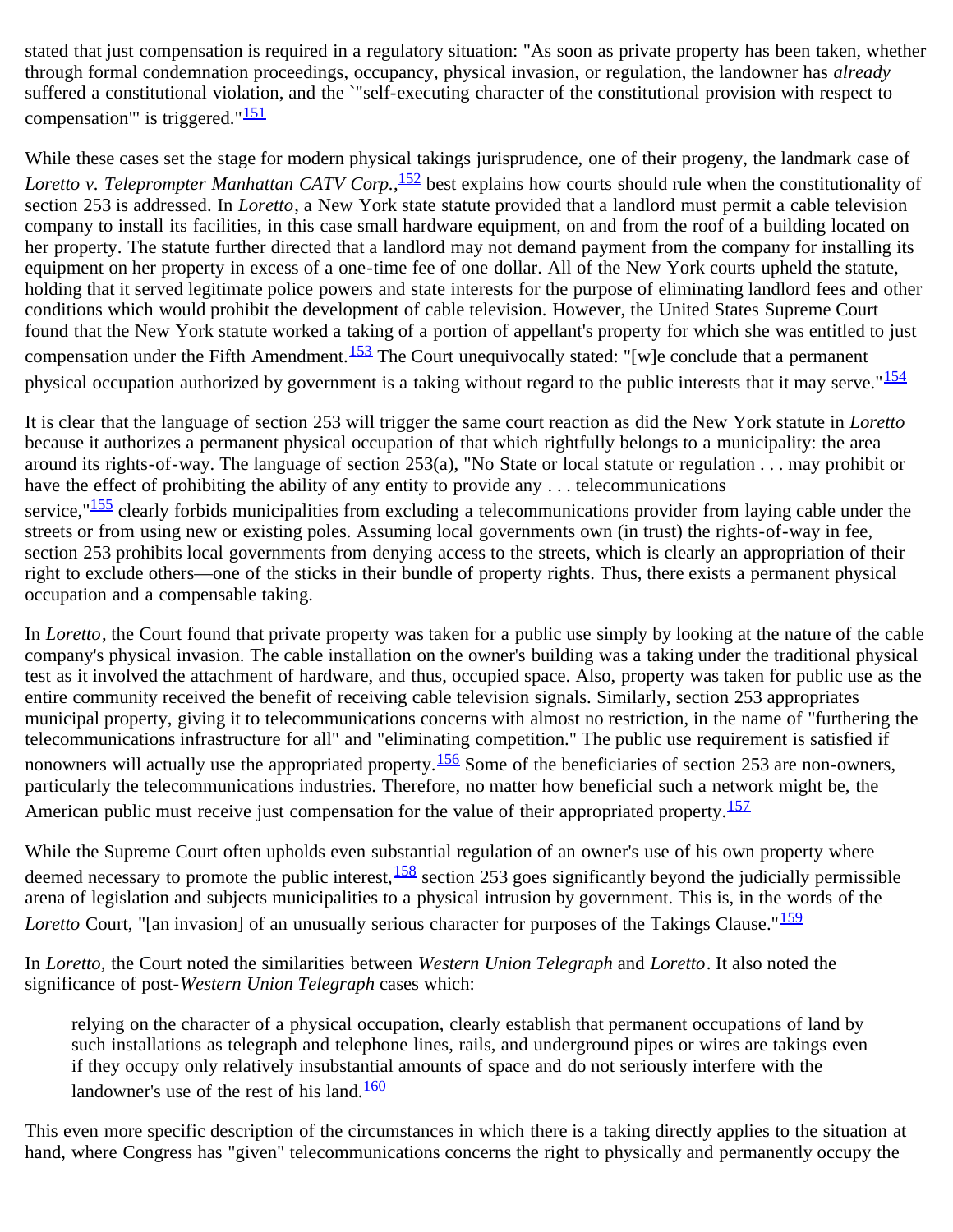property of municipalities. While the amount of space taken by section 253, as in *Loretto*, may seem "insubstantial," that fact is inconsequential. The *Loretto* Court noted:

[A]n owner suffers a special kind of injury when a *stranger* directly invades and occupies the owner's property. . . . [P]roperty law has long protected an owner's expectation that he will be relatively undisturbed at least in the possession of his property. To require, as well, that the owner permit another to exercise complete dominion literally adds insult to injury.  $\frac{161}{ }$ 

While section 253 does not expressly give telecommunications concerns complete dominion over the entire area beneath a local government's rights-of-way, it appropriates space that city managers could use, if they wished, for other purposes. Whether or not they would actually do so or have other options for use of the rights-of-way is inconsequential. The New York cable company did not seize Mrs. Loretto's entire apartment building. There was only a small, but direct physical attachment of plates, boxes, wires, bolts, and screws occupying space on and above her roof and along the exterior wall of the building.[162](#page-27-5) The Supreme Court, in *Loretto*, explained why the size and the magnitude of the permanent physical appropriation should not make a difference to the takings analysis:

The traditional rule also avoids otherwise difficult line-drawing problems. Few would disagree that if the State required landlords to permit third parties to install swimming pools on the landlords' rooftops for the convenience of the tenants, the requirement would be a taking. If the cable installation here occupied as much space, again, few would disagree that the occupation would be a taking. . . . But constitutional protection for the rights of private property cannot be made to depend on the size of the area permanently occupied.<sup>[163](#page-27-6)</sup>

*Loretto* indicates that governmental actions which amount to permanent physical appropriations are particularly serious and actionable offenses. The Supreme Court contended that a permanent physical occupation is perhaps the most serious form of governmental invasion because it does not simply take a single stick from the bundle of property rights, but "chops through the bundle, taking a slice of every strand."[164](#page-27-7) Further, the *Loretto* Court appreciated the helplessness of a property owner in such situations, stating: "the permanent physical occupation of property forever denies the owner any power to control the use of the property; he not only cannot exclude others*, but can make no nonpossessory use of the property*." $\frac{165}{16}$  $\frac{165}{16}$  $\frac{165}{16}$  If section 253 is allowed to stand as written, the government effectively precludes municipalities from using the rights-of-way for another purpose. As the federal government forces cities to give up a portion of the limited area beneath their rights-of-way, it necessarily prevents them from leasing to others space which is rightfully theirs to lease or not to lease at all.

The Supreme Court is not alone in addressing the takings issue. Constitutional scholars, particularly in the eminent domain arena, have addressed the subject with zeal. Early in this century, astute legal observers, basing their comments on opinions culled from the highest courts, established that, "[a]ny invasion of property . . . either upon, above or below the surface, and whether temporary or permanent, is a *taking*: as by constructing a ditch through it, passing under it . . . or extending structures over it, [such] as a bridge or telephone wire." $\frac{166}{160}$  $\frac{166}{160}$  $\frac{166}{160}$  Further, Professor Frank Michelman has commented, "[t]he one incontestable case for compensation (short of formal expropriation) seems to occur when the government deliberately brings it about that its agents, or the public at large, `regularly' use, or `permanently' occupy, space or a thing which theretofore was understood to be under private ownership." $167$  While it

is not clear if Professor Michelman's reference to "private ownership" would be applied by him in the instant situation, the taking inherent in Section 253 certainly seems to comport with the prohibition forwarded in his and other analyses. Thus, regardless of Supreme Court precedent and other scholarly analysis, Congress has written a piece of legislation allowing telecommunications firms to permanently occupy the rights-of-way of municipalities, which amounts to a Fifth Amendment taking requiring just compensation. This Note concludes with a discussion of why "fair" compensation, which was superficially discussed by Congress, is not the same as the "just" compensation mandated by the Supreme Court where there is, as here, a taking.

V. Fair vs. Just Compensation: How Should Municipalities Determine the Appropriate Value To Place on Their Rights-of-Way?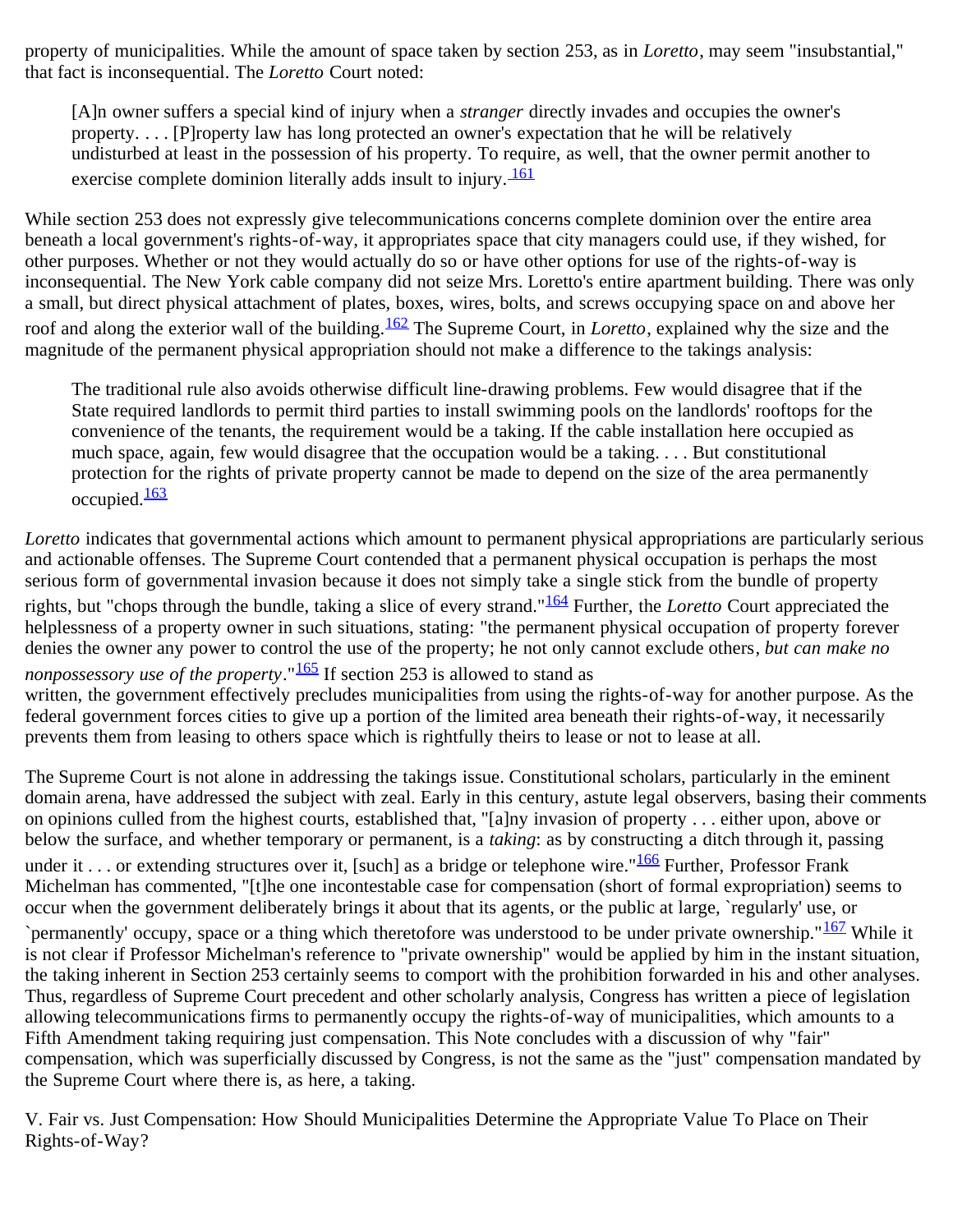With section 253 clearly in violation of the Fifth Amendment, Congress has two options. It can repeal and rewrite section 253 so that municipalities and their constituents can determine which and how many carriers will occupy their rights-of-way and also allow them to charge the fair rental value for that area. Congress could also, admitting the existence of a taking, pay local governments just compensation either from the government's own coffers, or by extracting fees or taxes from the telecommunications service provider, the primary beneficiary of the legislation. This last Part briefly discusses "fair" and "just" compensation and how the two differ. It then suggests several valuation methods that a city might employ to determine the value of its own right-of-way infrastructure.

#### *A. "Fair Compensation"*

As with the issue of fees,  $\frac{168}{2}$  $\frac{168}{2}$  $\frac{168}{2}$  Congress has not suggested anything definitive or even helpful vis-à-vis the appropriate "fair compensation" figure for municipalities' rights-of-way. It may be suggested that Congress purposely does not supply a definition in order to give municipalities that management control. However, with the FCC adjudicating matters as it did in *Classic*, it is clear that a fee structure that does not take into account each financial factor pertaining to every telecommunications provider would be taken before the FCC as a barrier to entry, a discriminatory action, or a franchise decision not made with competitive neutrality in mind.

Congress provided few clues as to what it thought were appropriate guidelines for municipal fee structures. Congressman Stupak decried the amount that cities have been receiving from all utilities on an annual basis (three percent) yet failed to suggest what figure he thought would be more fair.<sup>[169](#page-27-12)</sup> Congressman Fields' ruminations, that in many cities, incumbent telephone companies pay nothing because of century-old contracts which cities have never tried to "correct," seem to imply that contracts between large telecommunications carriers and cities are voidable or breachable at will, a notion which obviously does not comport with traditional contract theory. Knowing the deep pockets of large telecommunications providers and the power they wield in congressional circles, it is not surprising that municipalities have not tried to nullify these long-standing contracts. On the whole, Congress did not give any indication of what it thought was "fair compensation," purporting to leave the matter to municipalities. However, it is certain that this ambiguous mandate will be among the first brought to the FCC by disgruntled telecommunications carriers, large and small, looking to avoid any municipal control of rights-of-way.

While Congress believes that "fair" compensation should be enough to satisfy municipalities who have some of their most significant property rights taken away, it is understandable why many municipalities do not see "fair compensation" as fair at all. While congressmen in legislative debate repeatedly stated that the terms of the Stupak-Barton amendment were "supported by cities," they failed to mention that the amendment might have been supported only because the other option on the floor was an unfunded mandate allowing cities to charge only a one-time flat fee to telecommunications providers. $\frac{170}{2}$  $\frac{170}{2}$  $\frac{170}{2}$  As that mandate threatened to appropriate over 100 billion dollars from local governments,  $\frac{171}{12}$  $\frac{171}{12}$  $\frac{171}{12}$  it is not surprising that municipalities threw their support behind the Stupak-Barton amendment. Cities are not satisfied with merely recouping the cost of tending the rights-of-way, but believe—and rightfully so—that users of municipally-controlled rights-of-way should also pay "rent" in the form of fees that reflect market value. Congress, which is composed largely of lawyers, should understand that just compensation is the appropriate remedy when land is taken for public or recreational purposes, such as for a park. Why should takings under section 253 be any different?

It is clear that advocates of municipality rights, such as Frank Shafroth of the National League of Cities, are unhappy with recent congressional forays into the issue of fees and taxes:

For city leaders, the proposal marks not only one of the most severe threats to federalism—in a year when at least one candidate for the Presidency claims to carry a copy of the 10th Amendment with him in his inside coat pocket, and leaders in Congress have talked non-stop about devolution, turning over greater power and authority to state and local governments, but also it would result in unprecedented power in a federal agency [the FCC] that,  $\dots$  has been largely non-responsive to municipal issues and concerns.  $\frac{172}{12}$  $\frac{172}{12}$  $\frac{172}{12}$ 

Attorney Nicholas Miller, representing municipalities, has stated that industry representatives and lobbyists will continue to induce states to establish rules requiring zero compensation for right-of-way usage and to eliminate local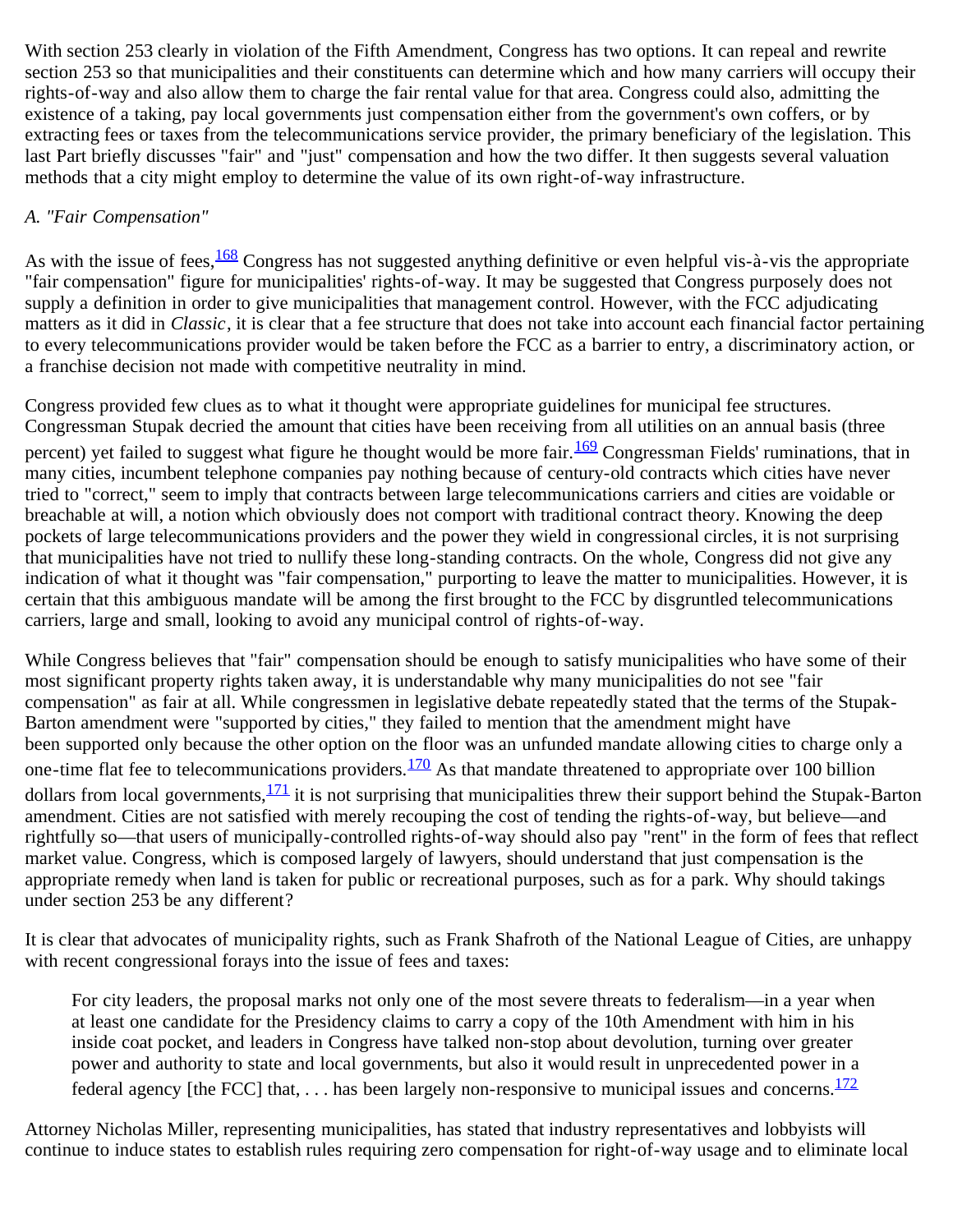taxes and franchise fees, which could amount to a 20 billion dollar loss to cities.<sup>[173](#page-27-16)</sup> Without an immediate call for just compensation to be paid by governments, or for fair rental value to be paid by telecommunications concerns, this lobbying perhaps could take the appropriation mentality behind section 253 to these aforementioned extremes. Cities contend they are not "gold-digging," but are simply seeking compensation for experiencing property damage, enduring the constant harassment of telecommunications firms, and losing control over their rights-of-way. Cities also state that they want to value the area beneath their rights-of-way in terms of "just compensation" which, considering the language of the Fifth Amendment, is a reasonable request.  $\frac{174}{6}$  $\frac{174}{6}$  $\frac{174}{6}$ 

# *B. "Just Compensation"*

While the concept of "just compensation" has been analyzed more than that of "fair compensation" (the latter of which is particular to section 253), courts and commentators still have not come to a consensus about what it comprises in many circumstances. Unfortunately, the most peculiar of these valuation situations usually occurs in the context of valuing rights-of-way. There are, however, judicial decisions and economic opinions that provide a starting point for analysis.

In *United States v. 563.54 Acres of Land*, the Court stated that market value is generally a useful and generally sufficient tool for ascertaining the compensation required to make the owner whole."<sup>175</sup> Further, in *United States v. 50 Acres of Land*, Justice Stevens stated that the Fifth Amendment requires the United States government to pay "just compensation," which is normally measured by fair market value, whenever it takes private property for public use. $\frac{176}{176}$  $\frac{176}{176}$  $\frac{176}{176}$ This concept is exemplified by a phrase the Court used in describing just compensation in terms of fair market value forty years hence in *United States v. Miller*: "what a willing buyer would pay in cash to a willing seller."<sup>[177](#page-27-19)</sup>

The Supreme Court also has stated that just compensation could be measured by calculating "the market value of the property at the time of the taking contemporaneously paid in money." $\frac{178}{128}$  $\frac{178}{128}$  $\frac{178}{128}$  These methods of valuing rights-of-way suggest that fair market value is the determinative factor in placing a number on just compensation. It is obvious from the competitive neutrality and nondiscrimination mandates in section 253 that municipalities will not be allowed, without FCC or court interference, to use fair market value in pricing their rights-of-way. With section 253 in place, the compensatory scheme that will arise out of the telecommunications companies' complaints will undoubtedly be a windfall to the telephone and cable industries and a loss to municipalities.

Some local governments have already begun taking action in revaluing their rights-of-way. Orange and Seminole Counties in Florida have begun writing ordinances allowing their municipalities to exact fees more approximate of fair market value. Those particular counties are looking at fees based on the number of linear feet of public property each company uses,  $\frac{179}{2}$  $\frac{179}{2}$  $\frac{179}{2}$  a practice that is becoming standard for most municipalities. If appropriately priced, market-based methods will be fairer to municipalities in collecting a fair rental value for their rights-of-way. The next section details ways in which municipalities might calculate this amount.

# *C. Methods Municipalities Should Consider for*

# *Right-of-Way Valuation*

It is difficult to value the area comprising the rights-of-way because it is seldom, if ever, traded on any sort of market. However, local governments have begun an attempt to place a dollar value on the area beneath their rights-of-way. Municipalities should take the initiative and begin using cost accounting principles to allocate their right-of-way management costs to telecommunications concerns. Using rudimentary cost accounting methodology, cities should put precise direct costs (e.g., a certain utility cut on a certain day) into a different "bucket" for each firm. Indirect costs should then be apportioned in a similar manner. For instance, if a sidewalk buckles, the firms who had been digging in the area during the relevant period will be assessed a pro rata portion of the repair cost. Cities will be forced to think about the differences between telecommunications providers and others who use the area beneath the rights-of-way (e.g., water and gas providers) to determine whether they want to begin charging all users of the rights-of-way on a pro rata basis.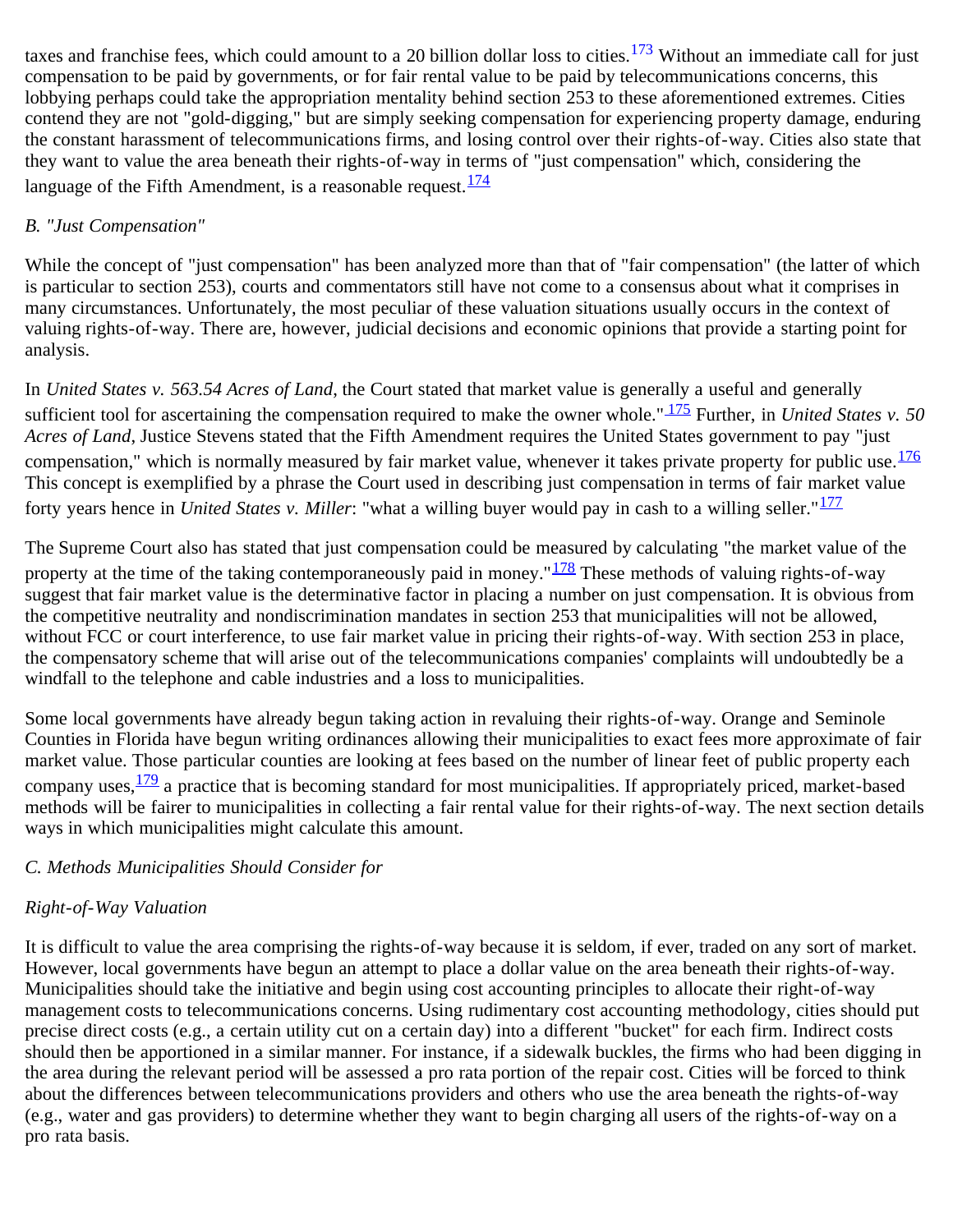The methods of right-of-way valuation are varied and the one a municipality will use will depend on the sophistication and number of municipal managers, their computer and spreadsheet capabilities, the number of right-of-way occupants in a city, the relevant population base, and the location of the local government in the national telecommunications infrastructure.

### 1. Fair Market or Rental Value

One method for municipalities to consider in valuing their rights-of-way is simply to add up the direct and indirect maintenance costs to municipalities and the nuisances imparted on the citizens (e.g., noise and traffic problems). This is similar to the aforementioned "bucket" method used in cost accounting. To calculate direct costs, municipalities should aggregate all of their right-of-way management costs and assess them on the various utilities on a pro rata basis. For instance, if a city could determine that it spent fifty percent of its management dollars resurfacing roads as a direct result of repeated utility digs, it could discern which utilities and telecommunications service providers cut into certain rights-of-way, how profoundly it did so, and how many times it did so, assessing that fifty percent on a pro rata basis among the relevant players.

It has been suggested that the best way to calculate indirect costs of use of the rights-of-way (such as accidents, an increase in vehicle operating costs, and psychological costs) is to rate areas being used according to the potential for societal impact caused by increased utility digs.<sup>[180](#page-28-2)</sup> Although somewhat subjective, the rating would directly impact how utility projects would be assigned fees and would build into that fee structure incentives for telecommunications firms to use methods with the lowest total societal costs.<sup>[181](#page-28-3)</sup>

The fair rental value method assumes a hypothetical lease arrangement between the telecommunications provider and the local government, which would use the difficult-to-discern "fair market value" of the space occupied, or the opportunity cost of not having the space available for its own use. Rental value figures would be based on assumed future uses and value.<sup>182</sup> The calculations could be based upon the property value at its actual level of use prior to the taking, the value at the most restrictive level of use (the constitutionally-permissible floor), or the value at all available uses (the highest and best use).<sup>183</sup> The latter value is the one preferred by eminent domain theorists and jurists.<sup>[184](#page-28-6)</sup>

# 2. Opportunity Cost

The value of a right-of-way can be determined by the lost opportunity of having it available. However, using that valuation method forces an assumption that there are other utilities or services that would otherwise use the right-ofway. These hypothetical utilities and services would either be those whose revenue completely accrued to the municipality, or those which would be willing to pay a given value to which the telecommunications provider's payment could be compared. This probably would be a difficult valuation method in many American towns and cities as there is often only one water company, one gas company, and one electric company. That simple fact would drive down the value of having the right-of-way available because there would be few opportunities inherent in such a situation. The space that would have been taken up by the telecommunications carrier would simply stand idle. $\frac{185}{185}$  $\frac{185}{185}$  $\frac{185}{185}$ Thus, local governments might want to value their rights-of-way based on the highest or marginal amount a telecommunications provider would pay before laying their cable elsewhere.<sup>186</sup> Thus, fair market value could be viewed as the opportunity cost to a telecommunications concern for using municipal rightsof-way instead of those belonging to a railroad or other private entity.

# 3. Option Value $\frac{187}{18}$  $\frac{187}{18}$  $\frac{187}{18}$

Some courts "have determined that compensation for a temporary regulatory taking is the value of an option to purchase the property for the period of time during which the regulation was in effect."<sup>[188](#page-28-10)</sup> However, as discussed earlier, with section 253, the time period is eternal because it is a permanent physical appropriation. Thus, option value might be treated like a perpetuity and capitalized at the market rate of return. By treating property as having option characteristics, municipalities can calculate the hypothetical value of keeping vacant the space appropriated by telecommunications companies, much like the opportunity cost situation. Municipalities would be asked, in theory, to "bet," as do options traders on an exchange, on what the chances are that a better rental opportunity would exist but for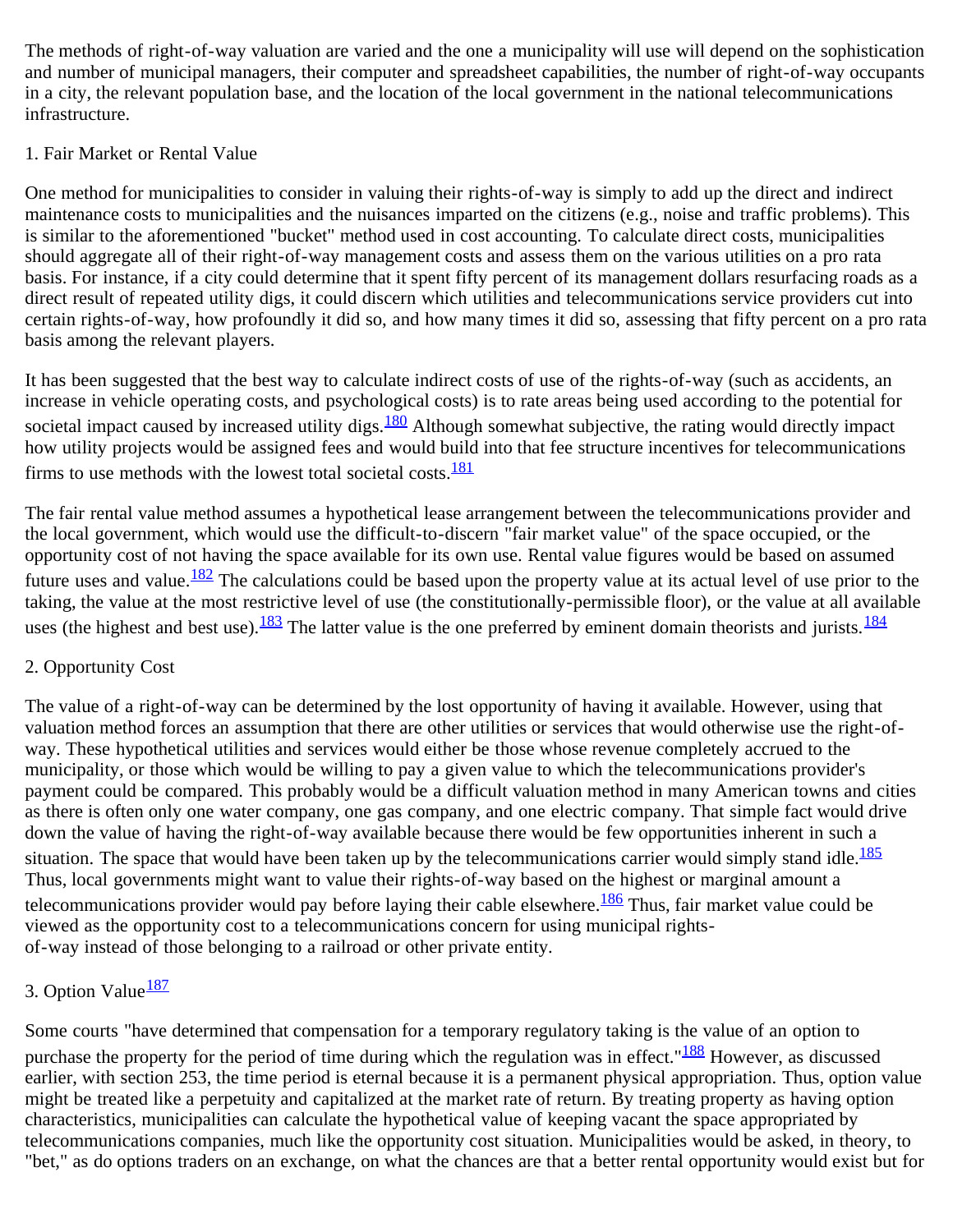the presence of the telecommunications service providers in the rights-of-way. Unfortunately, the esoteric nature of the right-of-way option situation, for which there is no formalized market or exchange (yet), would make it unattractive for municipalities both in terms of calculation and governmental approval.

### VI. The Immediate Future

As matters currently stand, and with many questions about section 253 and the 1996 Act long from being settled, most cities should supplement existing telecommunications ordinances with amendments covering situations barred by section 253. These ordinances would be best if kept simple, perhaps specifying the minimum financial and physical requirements necessary for a firm to use the city streets. In this way, municipalities would avoid snaring themselves in the section 253(a) or (b) traps that captured Hill City and Bogue, Kansas, in the *Classic* decision. Currently, some states are fighting back, angry about how cities and towns are losing their local management powers and are being mistreated by Congress and telecommunications providers.<sup>189</sup> Municipalities and states must continue to band together to fight the preemption petitions filed with the FCC and the complaints filed in United States District Court. Through commendable federal court action like that in *GST Tucson Lightwave*, perhaps local governments can enable Congress to see section 253 for what it really is: a permanent physical appropriation which must be compensated. With the unprecedented building of telecommunications infrastructures, communities will continue to fight the federal government and telecommunications companies over the extent of their management powers pursuant to section 253. As one attorney has noted: "`We are looking at perhaps the largest public works project ever over the next 20 years. The cities can't simply step aside. $^{\prime\prime}$  [190](#page-28-12)

<span id="page-19-0"></span> \* B.S. Indiana University—Bloomington, 1994; candidate for J.D., Indiana University School of Law—Bloomington, 1998; candidate for M.B.A., Indiana University Graduate School of Business—Bloomington, 1998. The Author wishes to thank Eileen E. Huggard of the National Association of Telecommunications Officers and Advisors, attorney Frederick E. Ellrod, III, and Professor Jeffrey Evans Stake for their assistance with this Note.

<span id="page-19-1"></span> 1. Pennsylvania Coal Co. v. Mahon, 260 U.S. 393, 415 (1922) Regulatory versus per se takings will be discussed *infra* Part IV.B.

<span id="page-19-2"></span> 2. Telecommunications Act of 1996, Pub. L. No. 104-104, 110 Stat. 56 (codified in scattered sections of 47 U.S.C.A. (West Supp. 1997)).

 3. Statement by President William J. Clinton Upon Signing S. 652, 32 Weekly Comp. Pres. Doc. 218 (Feb. 8, 1996), *reprinted in* 1996 U.S.C.C.A.N. 228-1 [hereinafter President Clinton's Statement].

<span id="page-19-3"></span>4*. Id*.

<span id="page-19-4"></span>5*. Id*.

<span id="page-19-5"></span> 6. This Note uses the terms "local forms of government" or "local governments" as including all state, county, and city governments. As the most profoundly affected of these groups will be cities or municipalities, these forms will be used most often.

7. Telecommunications Act of 1996, sec. 101(a), § 253, 47 U.S.C.A. § 253 (West Supp. 1997).

<span id="page-19-6"></span> 8. The Fifth Amendment reads: "No person shall . . . be deprived of life, liberty, or property, without due process of law; nor shall private property be taken for public use, without just compensation." U.S. Const. amend. V.

<span id="page-19-7"></span>9. Kaiser Aetna v. United States, 444 U.S. 164, 179-80 (1979).

<span id="page-19-8"></span>10. 47 U.S.C.A. § 253(a)-(d).

<span id="page-19-9"></span>11*. Id.* § 253(c).

<span id="page-19-10"></span>12*. See e.g.*, GST Tucson Lightwave, Inc. v. City of Tucson, 950 F. Supp. 968 (D. Ariz. 1996); TCI Cablevision of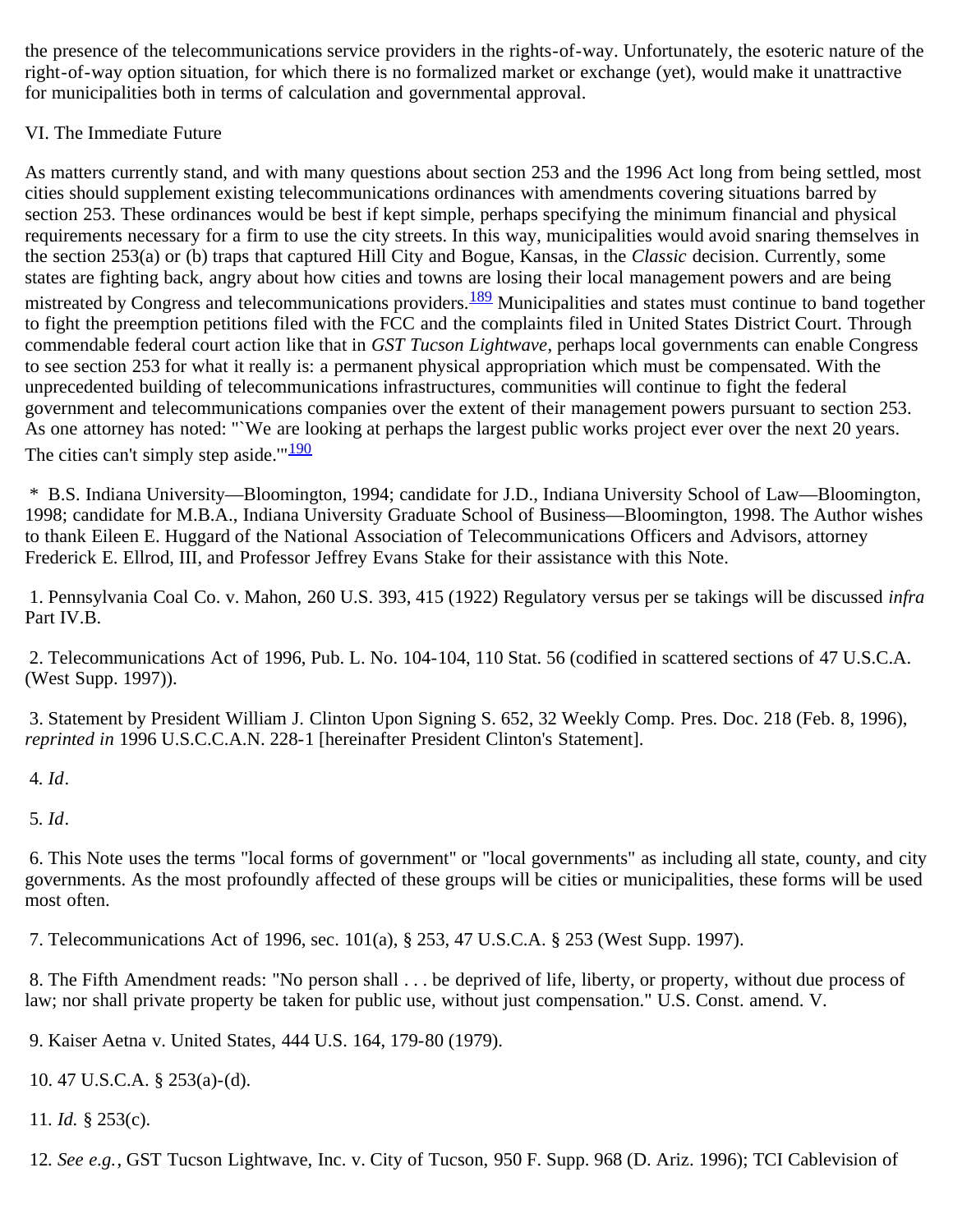Oakland County, Inc., *Memorandum Opinion and Order*, 1997 WL 580831 (1997) [hereinafter *TCI Memorandum Opinion and Order*]; Classic Tel., Inc., *Memorandum Opinion and Order*, 11 FCC Rcd. 13,082, 4 Comm. Reg. (P & F) 1062 (1996) [hereinafter *Classic Memorandum Opinion and Order*].

For an interesting and in-depth view of the arguments of individual cities and telecommunications concerns, see TCI Cablevision of Oakland County, Inc., *Petition for Declaratory Ruling* of PROTEC (petition date Sept. 4, 1996); Implementation of Section 302 of the Telecomm. Act of 1996, *Petition for Reconsideration* of the National League of Cities (petition date July 5, 1996); Reply Comments of the National League of Cities, to the *Report and Order and Notice of Proposed Rulemaking* in CS Dkt. 96-46 (Apr. 11, 1996); Comments of the National League of Cities, to the *Report and Order and Notice of Proposed Rulemaking* in CS Dkt. 96-46 (Apr. 1, 1996).

While some of these motions deal with section 302 of the 1996 Act, concerning Open Video Systems (one of the options available to a local exchange carrier wishing to provide video programming to subscribers), the relevant property interest and takings issues argued are similar in form and substance to those raised concerning section 253.

<span id="page-20-0"></span> 13. Nicholas P. Miller, *Local Government: The Silent Investor in Wireline Telecommunications Networks*, *in* Local Government Roles and Choices on the Information Superhighway: Tenants or Architects of the Telecommunications Future? 20 (1994).

<span id="page-20-1"></span>14*. Id*. at 21.

<span id="page-20-2"></span>15*. See* United States v. 50 Acres of Land, 469 U.S. 24 (1984) (finding that the term "private property" in the Fifth Amendment's Takings Clause encompasses the property of state and local governments, and the same principles of just compensation apply to those claims as they do to those of individual citizens).

<span id="page-20-3"></span>16. Miller, *supra* note 13, at 22.

<span id="page-20-4"></span>17*. Id*.

<span id="page-20-5"></span>18*. Id*.

<span id="page-20-6"></span> 19. This Note will not discuss extensively the franchise issues that emerged with the promulgation of the 1996 Act other than for a brief discussion of the *TCI Cablevision of Oakland County, Inc.* case and fees, *infra* Parts II.C.2. and II.D., and will not address the differences between franchised telecommunications providers and those which simply pay access fees to local governments.

<span id="page-20-7"></span> 20. Miller, *supra* note 13, at 21. The latter two services are wireless and use towers and relay stations. Some of the unique properties of wireless transmissions media raise issues that place them beyond the scope of this analysis. For simplicity, only wireline media and cable or wire existing above, below, or around a local government's rights-of-way will be explicitly discussed in this Note. However, the concepts formulated here are applicable, with modification, to wireless services and to some of their aspects, including physical installations on municipality property not located in rights-of-way, which will be briefly discussed *infra* Part IV.B.

<span id="page-20-8"></span>21*. See, e.g*., *Pole Owners Call Cable Mature; Cable Calls Pole Owners Anticompetitive*, Comm. Daily, July 1, 1997, at 2.

<span id="page-20-9"></span>22*. See* President Clinton's Statement, *supra* note 3.

<span id="page-20-10"></span> 23. The "management activities" allowed by and within the scope of section 253 appear quite limited. The Act explicitly states that cities no longer have the right to prohibit any entity from providing telecommunications service. This mandate would include prohibiting a firm from entering the area beneath its streets. According to the first opinions to be docketed in this matter, "Congress envisioned that in the ordinary case, States and localities would enforce the public interest goals delineated in section 253(b) through means other than absolute prohibitions on entry . . . ." *Classic Memorandum Opinion and Order*, 11 FCC Rcd. 13,082, para. 38, 4 Comm. Reg. (P & F) 1062 (1996).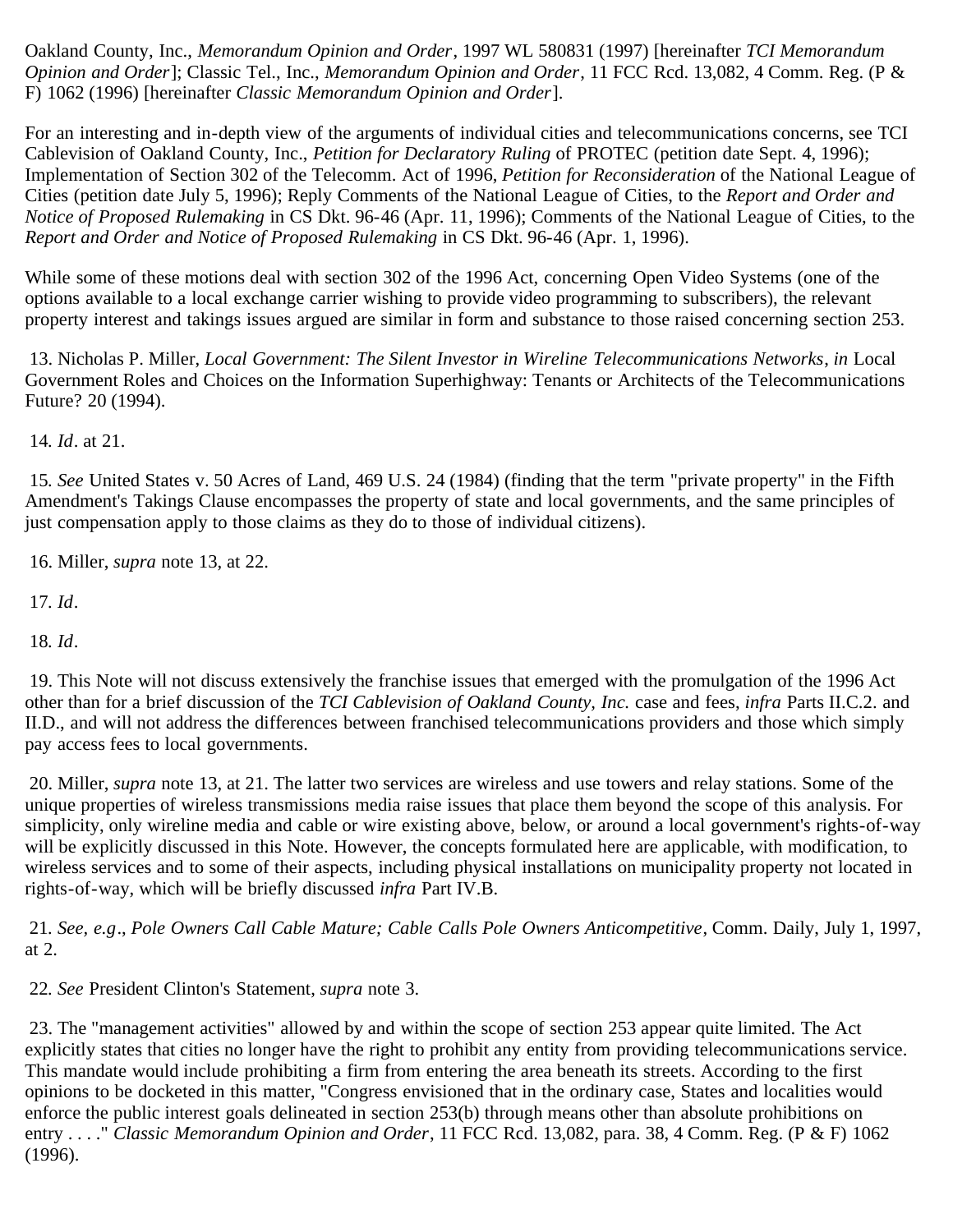Congress attempted to list some of the permissible right-of-way management functions that cities would still be allowed to perform after section 253 was enacted. The most permissive include: (1) regulating the time or location of excavation to preserve effective traffic flow or hazardous road conditions; (2) requiring a company to place its facilities underground, rather than on poles above the streets; (3) enforcing local zoning regulations; and (4) requiring a company to indemnify the city against any claims of injury arising from a company's excavation. *See* 141 Cong. Rec. S8172 (daily ed. June 12, 1995).

<span id="page-21-0"></span>24*. See generally* 141 Cong. Rec. H8460 (daily ed. Aug. 4, 1995).

<span id="page-21-1"></span>25*. See* Thomas G. Krattenmaker, *The Telecommunications Act of 1996*, 49 Fed. Comm. L.J. 1 (1996).

<span id="page-21-2"></span> 26. Although the FCC indicated in the *Classic Memorandum Opinion and Order*, 11 FCC Rcd. 13,082, paras. 40-42, 4 Comm. Reg. (P & F) 1062, that it does not have authority to rule on disputes in which section  $253(c)$  (the "safe harbor" provision) is triggered, it is unclear how other tribunals will rule. As will be seen *infra* Part II.C.3., the Ninth Circuit has found that section 253(c) is not an offense for telecommunications firms, but is rather a defense for cities. Regardless of which entity has jurisdiction, section 253(a) still prohibits state and local governments from preventing any entity from providing service. Absent a Supreme Court decision, this Note assumes that as the statute expressly states, the FCC has the power to enforce section 253 in its entirety. Even if section 253(c) were under the jurisdiction of the federal courts, this Note asserts that they would ultimately find a taking pursuant to the Supreme Court's decision in *Loretto v. Teleprompter Manhattan CATV Corp.*, 458 U.S. 419 (1982), which is discussed in detail *infra* Part IV.

<span id="page-21-3"></span>27. Telecommunications Act of 1996, sec. 101(a), § 253(b), 47 U.S.C.A. § 253(b) (West Supp. 1997).

<span id="page-21-4"></span>28*. Id*.

<span id="page-21-5"></span>29. 47 U.S.C.A. § 253(c).

<span id="page-21-6"></span>30*. Id*.

<span id="page-21-7"></span>31*. See* 141 Cong. Rec. S8172 (daily ed. June 12, 1995).

<span id="page-21-8"></span>32. 47 U.S.C.A. § 253(d).

<span id="page-21-9"></span>33*. Farquhar Discusses Tower Siting, Universal Service and Other Bureau Priorities at FCBA Luncheon*, Dec. 5, 1996, *available in* 1996 WL 699830.

<span id="page-21-10"></span>34*. Id*.

<span id="page-21-11"></span>35*. Classic Memorandum Opinion and Order*, 11 FCC Rcd. 13,082, 4 Comm. Reg. (P & F) 1062 (1996).

36*. Id*.

<span id="page-21-12"></span> 37. Frank Shafroth, *FCC Sets Precedent for Local Authority Under Telecom Law*, Nation's Cities Wkly., Oct. 7, 1996, at 13.

<span id="page-21-13"></span>38*. Id*.

<span id="page-21-14"></span>39*. Id*.

<span id="page-21-15"></span>40*. FCC Makes Use of `Preemption' Authority, Overturns Kansas Franchise Rejections*, Telco Competition Rep., Oct. 10, 1996.

<span id="page-21-16"></span>41*. Id*.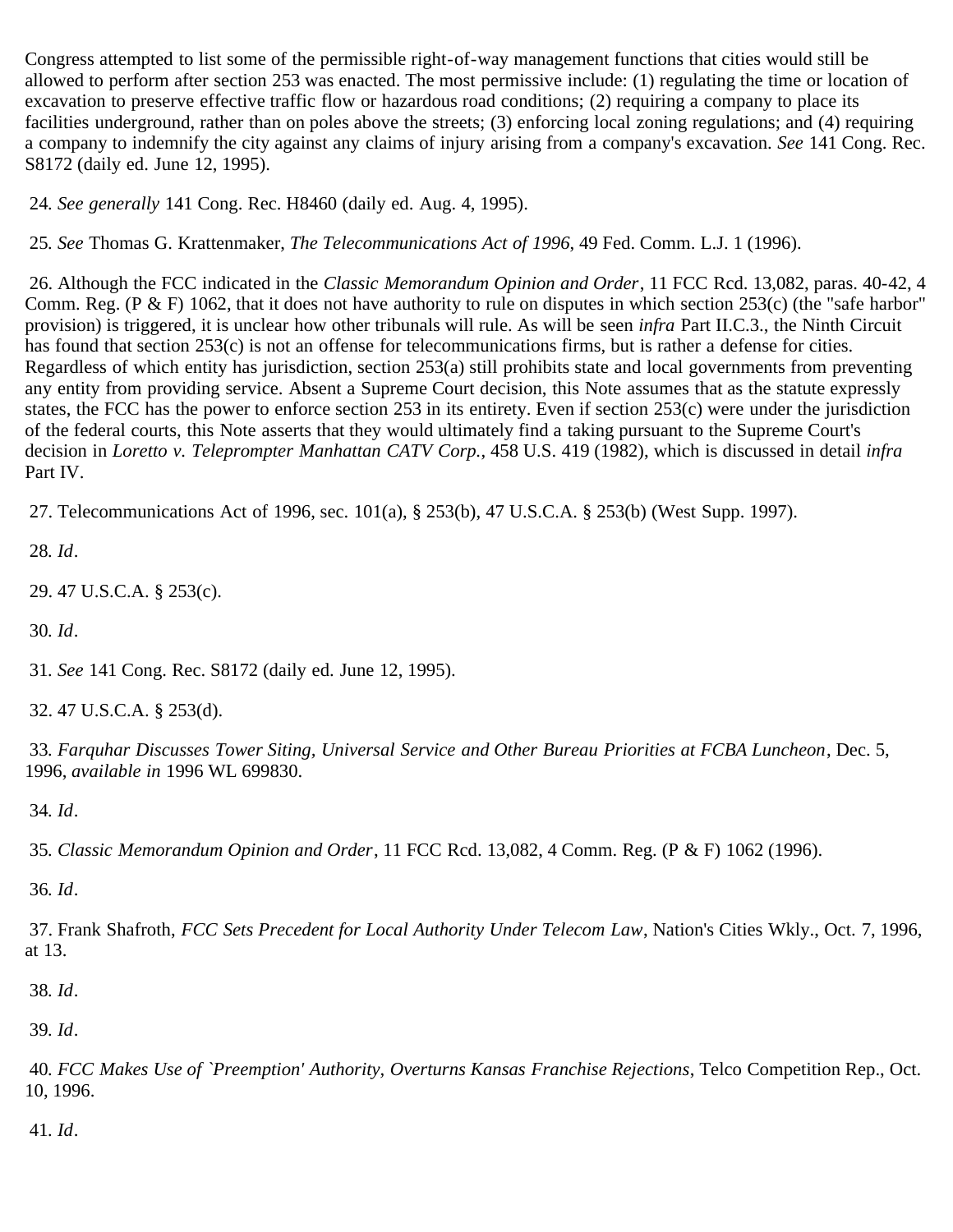<span id="page-22-0"></span>*. Id*.

<span id="page-22-1"></span>*. Classic Memorandum Opinion and Order*, 11 FCC Rcd. 13,082, para. 29, 4 Comm. Reg. (P & F) 1062 (1996).

<span id="page-22-2"></span>*. Id*.

<span id="page-22-3"></span>*. Id*.

 46. In fact, the cities, cognizant of Kansas and federal law prohibiting the grant of exclusive franchises, argued that they were not excluding all firms except Rural, but were simply denying the franchise of an applicant (Classic) that was not qualified to provide telecommunications services. The FCC denied that argument, stating only that it found that Classic was qualified. *Id*. para. 19.

<span id="page-22-4"></span>*. Id*. para. 26.

<span id="page-22-5"></span>*. Id*. para. 33 (emphasis added).

<span id="page-22-6"></span>*. Id.*

<span id="page-22-7"></span>*. Id*. para. 50.

<span id="page-22-8"></span>*. Id*. para. 23.

- <span id="page-22-9"></span>*. Id.* para. 28.
- <span id="page-22-10"></span>*. Id.* para. 25
- *. Id.*

<span id="page-22-11"></span>*. Id*. para. 37.

<span id="page-22-12"></span>56. Telecommunications Act of 1996, sec. 101(a), § 257, 47 U.S.C.A. § 257 (West Supp. 1997).

<span id="page-22-13"></span>*. Classic Memorandum Opinion and Order*, 11 FCC Rcd. 13,082, para. 15, 4 Comm. Reg. (P & F) 1062.

<span id="page-22-14"></span>*. Id*. (quoting 47 U.S.C.A. § 253(a)).

<span id="page-22-15"></span>*. Id*. para. 42.

<span id="page-22-16"></span>*. Id*. para. 7.

<span id="page-22-17"></span>*. Id*. para. 28 (emphasis added).

<span id="page-22-18"></span>*. See generally* 141 Cong. Rec. H8460 (daily ed. Aug. 4, 1995); 141 Cong. Rec. S8172 (daily ed. June 12, 1995).

<span id="page-22-19"></span> 63. As of March 7, 1997, Hill City and Bogue have ignored the FCC's request that they "expeditiously" reconsider Classic's franchise application. John Seiver, an attorney representing Classic, stated: "Ignoring the FCC's order is the same as rejecting the franchise. We want an injunction. We want sanctions. This is ridiculous. It's like dealing with a disobedient child. The FCC has got to put its foot down." Joe Estrella, *Cable-Telco Seeks Sanctions on Towns*, Multichannel News, Dec. 16, 1996, at 16. Classic is asking the FCC to impose financial sanctions of \$250,000. *Id*.; *see also Classic Still Wants Franchises but Won't Buy Kansas Exchanges*, State & Local Comm. Rep., Mar. 7, 1997.

<span id="page-22-20"></span>*. TCI Memorandum Opinion and Order*, 1997 WL 580831 (1997).

<span id="page-22-21"></span> 65. TCI Cablevision of Oakland County, Inc., *Petition for Declaratory Ruling* of PROTEC (petition date Sept. 4, 1996).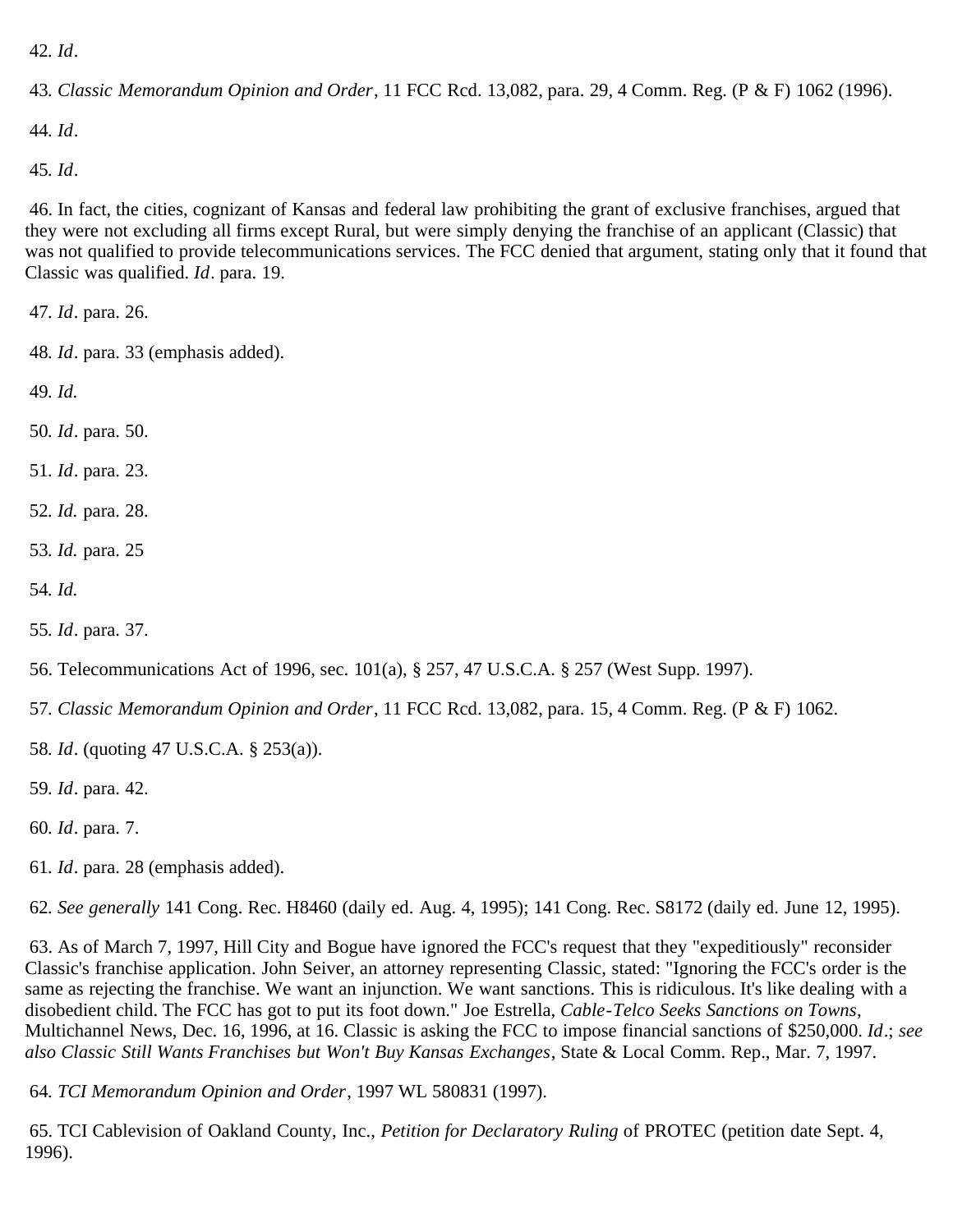<span id="page-23-0"></span>66. Ted Hearn, *FCC in Deadlock on Troy Dispute*, Multichannel News, Mar. 31, 1997, at 56.

<span id="page-23-1"></span> 67. Barrie Tabin, *Municipal Leaders Defend Local Authority Before FCC*, Nation's Cities Wkly., Dec. 23, 1996, at 1, 19 (emphasis added).

<span id="page-23-2"></span>*. Id*.

<span id="page-23-3"></span>*. Id*.

<span id="page-23-4"></span> 70. TCI Cablevision of Oakland County, Inc., *Petition for Declaratory Ruling* of PROTEC, (petition date Sept. 4, 1996).

<span id="page-23-5"></span>*. Id.*; Hearn, *supra* note 66, at 1; *see generally* 141 Cong. Rec. S8172 (daily ed. June 12, 1995).

<span id="page-23-6"></span>72. Hearn, *supra* note 66, at 1.

<span id="page-23-7"></span>*. Id*.

<span id="page-23-8"></span>*. FCC Still Wrestling with Basic Concepts of Preemption of Local Rules*, Comm. Daily, July 2, 1997, at 2.

<span id="page-23-9"></span>*. Id.* at 1.

<span id="page-23-10"></span>76. TCI Cablevision of Oakland County, Inc., *Memorandum Opinion and Order*, 1997 WL 580831 (1997).

<span id="page-23-11"></span>*. Id*. para. 5.

- <span id="page-23-12"></span>*. Id*. para. 7.
- <span id="page-23-13"></span>*. Id*. para. 8.
- <span id="page-23-14"></span>*. Id*. para. 105.

<span id="page-23-15"></span>*. Id*.

<span id="page-23-16"></span>*. Id*. para. 76. One of TCI's permit applications was not addressed by the City for 10 months.

<span id="page-23-17"></span>*. GST Tucson Lightwave*, 950 F. Supp. 968 (D. Ariz. 1996).

<span id="page-23-18"></span>*. Id*. at 970.

<span id="page-23-19"></span>*. Id*.

<span id="page-23-20"></span>*. Id*.

<span id="page-23-21"></span>*. Id*.

<span id="page-23-22"></span>*. Court Says GST Can't Sue Tucson over Entry Barriers*, Telecomm. Rep., Jan. 13, 1997, at 16.

<span id="page-23-23"></span>*. See* Barrie Tabin, *Local Authority Gets a Boost from Federal Court Decision*, Nation's Cities Wkly., Jan. 27, 1997, at 1.

<span id="page-23-24"></span>*. See* 141 Cong. Rec. H8461 (daily ed. Aug. 4, 1995) (comments of Rep. Fields) ("[T]hat fee [11% of gross revenues] becomes a cost of doing business for that provider, and, if you will, the cost of a ticket to enter the market. That is anti-competitive.") Congressman Fields did not expound upon why he believes that telecommunications concerns should not have to incur such costs, while almost all other providers of goods and services must pay entry costs (including those for research and development, plant, property and equipment, advertising, raw materials, and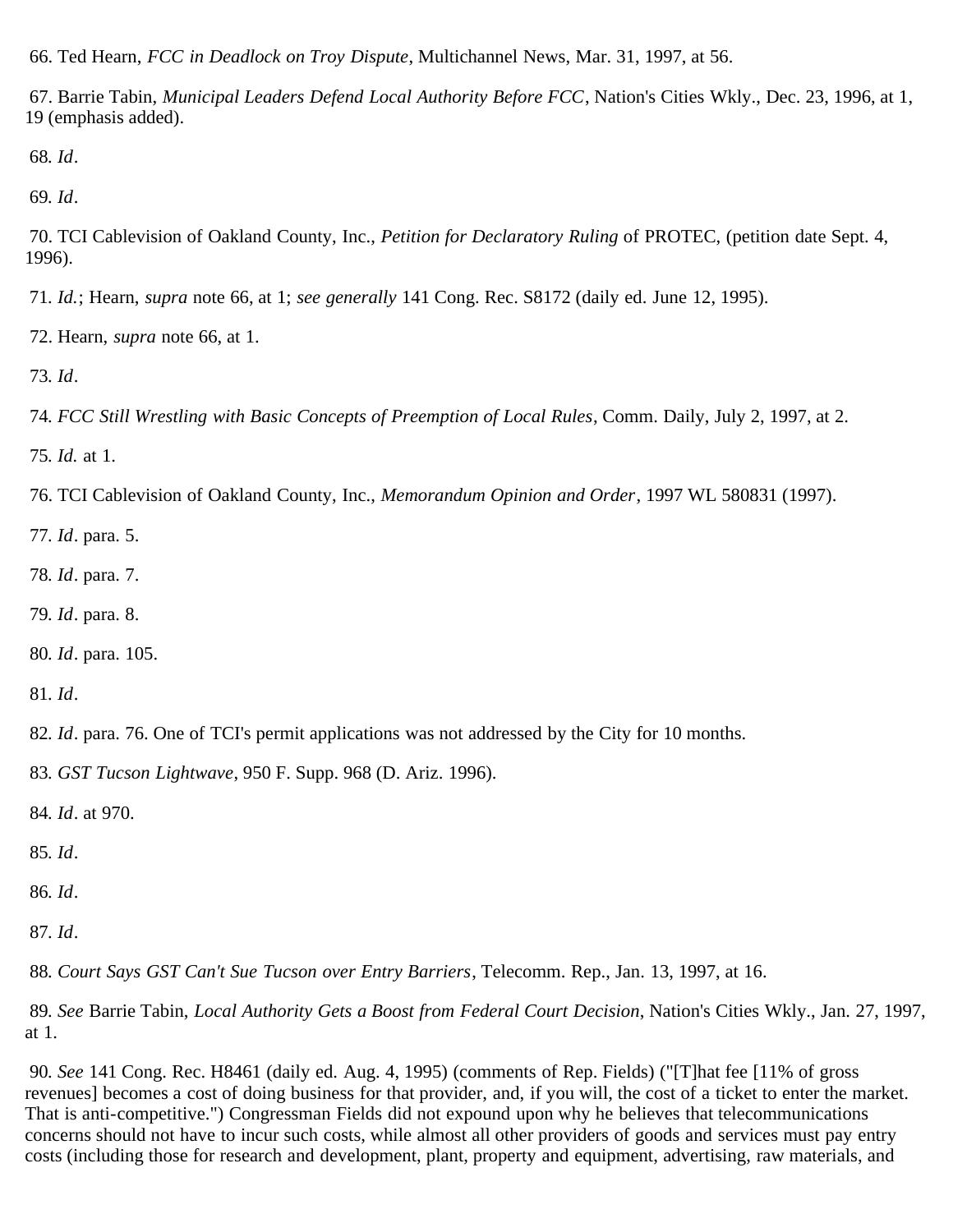other inventory) simply to enter an industry and be operational.

<span id="page-24-0"></span>91*. Id*. (Comment of Rep. Fields); Rene Stutzman, *Counties Don't Dig Phone Line Upheaval*, Orlando Sentinel, Aug. 12, 1996, at 9.

<span id="page-24-1"></span> 92. GST Tucson Lightwave v. City of Tucson, 950 F. Supp. at 969 (1996). US West paid no license or franchise fee to the city and GST Tucson Lightwave, a newcomer, was subjected to the fee. *Id*. In that case, the district court did not arrive at the merits because it found that, under section  $253(c)$ , GST Tucson Lightwave had no private cause of action against the municipality for managing its rights-of-way as it saw fit. *Id*. at 971 n.4.

 93. Anthony Crowell, *Local Government and the Telecommunications Act of 1996*, Pub. Management, June 1996, at 7. The article did not discuss how city managers arrived at the above-mentioned figure.

<span id="page-24-2"></span>94*. Id*.

<span id="page-24-3"></span>95. Stutzman, *supra* note 91, at 9.

<span id="page-24-4"></span>96. 141 Cong. Rec. H8460 (daily ed. Aug. 4, 1995).

<span id="page-24-5"></span>97. For a discussion of the harms caused by street cuts, see *infra* Part III.

<span id="page-24-6"></span> 98. Bryan Gruley, *Disputed Call: Detroit Suburb Sparks Fight by Levying Fees on Telecom Concerns*, Wall St. J.- Europe, Dec. 24, 1996, at 1.

<span id="page-24-7"></span>99. Miller, *supra* note 13.

<span id="page-24-8"></span>100*. WTB Responds to CTIA's Request for Rule Clarification on State, Local Authority*, Mobile Phone News, Jan. 20, 1997.

<span id="page-24-9"></span>101*. Id*.

<span id="page-24-10"></span> 102. Patricia Horn, *Phone Hangups: Cities Find Themselves Blindsided by Effects of Deregulation*, Sun-Sentinel (Ft. Lauderdale), Oct. 13, 1996, at 1G.

<span id="page-24-11"></span>103. Gruley, *supra* note 98.

<span id="page-24-12"></span>104*. Id*.

<span id="page-24-13"></span> 105. Ghassan Tarakji, City of San Francisco, The Effect of Utility Cuts on the Service Life of Pavements in San Francisco: Study Procedures and Findings (San Francisco State University 1995).

<span id="page-24-14"></span>106*. Id*. at 6.

<span id="page-24-15"></span> 107. National Ass'n Of Telecomm. Officers And Advisors, Local Rights-of-Way Management: Coordination Essentials and Cost Analyses 1 (1995).

<span id="page-24-16"></span>108*. Id*. at 5.

<span id="page-24-17"></span>109. Tabin, *supra* note 67, at 19.

<span id="page-24-18"></span> 110. This number should include the certain direct and psychological costs associated with accommodating a firm's need to cut open the rights-of-way, only to have the firm fail and close out its books in a year. Citizens are then forced to change carriers, and cities must then either find buyers for the firm's cable or dig up the cable so its space can be used by other telecommunications companies or utilities.

<span id="page-24-19"></span>111. Section 253(c) allows municipal management of rights-of-way only if done on a nondiscriminatory basis.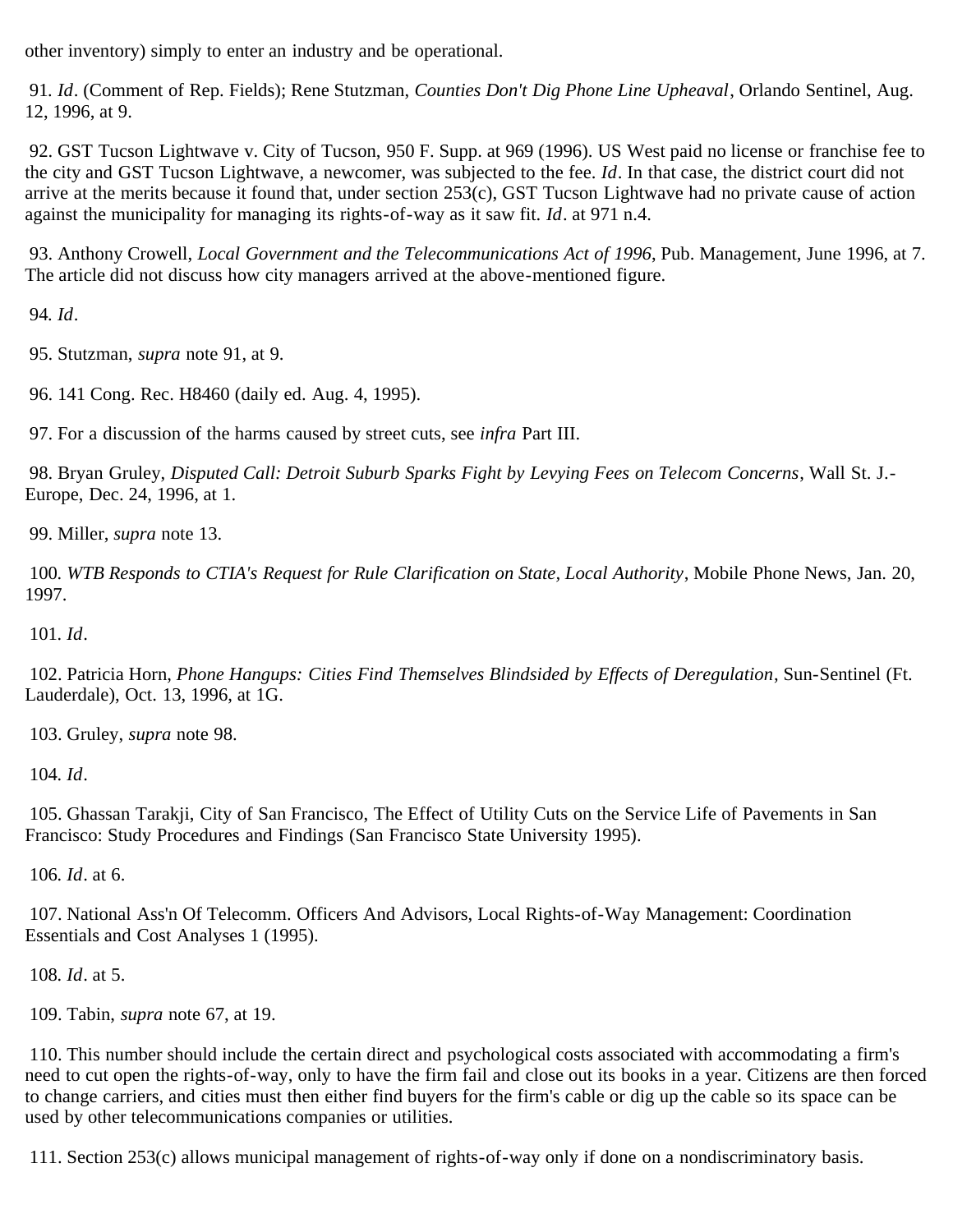Telecommunications Act of 1996, sec. 101(a), § 253(a), 47 U.S.C.A. § 253(c) (West Supp. 1997).

<span id="page-25-0"></span> 112. Horn, s*upra* note 102 (describing the Act's effects on Florida cities as a "stealth bomber: barely seen until it already passed").

<span id="page-25-1"></span>113*. Id*. (quoting Chris Barton, a Fort Lauderdale City planner).

<span id="page-25-2"></span>114*. Id*. Incidentally, the legality of this action is questionable under section 253 as it prevents firms from laying cable, and thus, from obtaining access to rights-of-way. Is a city acting with competitive neutrality if it bars new firms from laying cable while permitting firms already there to continue operating? Perhaps to remedy this "discriminatory" situation, the congressional solution would be to turn off all phone service.

<span id="page-25-3"></span>115*. Groups Seek FCC Protection from State, Local Officials*, TR Wireless News, Jan. 9, 1997, *available in* 1997 WL 8252744.

<span id="page-25-4"></span>116*. Id*.

<span id="page-25-5"></span>117*. Id*. CTIA Executive Director Thomas Wheeler states, "[T]he smart lawyers for city governments came up with moratoria as a sort of `limbo'" for citing applications, calling them a "subterfuge" to "get around" the instructions of Congress. *Id*.

<span id="page-25-6"></span>118. Horn, *supra* note 102.

<span id="page-25-7"></span>119*. Cable Firms, Towns Square Off in Suit over Public Lands: Officials in Two Detroit Suburbs Say the Companies Are Misinterpreting the Rules*, Grand Rapids Press (Mich.), Oct. 14, 1996, at B3.

<span id="page-25-8"></span>120*. Id*. These "fees" are in addition to the base tax local forms of government are allowed to assess on municipalities.

<span id="page-25-9"></span>121. Miller, s*upra* note 13, at 24.

<span id="page-25-10"></span>122. Susan Rose-Ackerman, *Against Ad Hocery: A Comment on Michelman*, 88 Colum. L. Rev. 1697, 1700 (1993).

<span id="page-25-11"></span>123. Loretto, 458 U.S. 419 (1982).

<span id="page-25-12"></span>124. Rose-Ackerman, *supra* note 122, at 1700.

<span id="page-25-13"></span>125*. See, e.g.*, Florida Power & Light Co. v. Jennings, 518 So. 2d 895, 898 (Fla. 1987) (where the Florida Supreme Court citing Willsey v. Kansas Power & Light Co., 6 Kan. App. 2d 594, 605-07 (1981) stated: "We join the majority of jurisdictions . . . and hold that the impact of public fear on the market value of the property is admissible without independent proof of the reasonableness of the fear.").

<span id="page-25-14"></span>126. U.S. Const. amend. V.

<span id="page-25-15"></span>127. U.S. Const. amend. XIV.

<span id="page-25-16"></span>128. Penn Cent. Transp. Co. v. New York City, 438 U.S. 104, 124 (1978).

<span id="page-25-17"></span>129. Loretto v. Teleprompter Manhattan CATV Corp., 458 U.S. 419 (1982).

<span id="page-25-18"></span>130*. See* Jeffrey Evans Stake, *Loss Aversion and Involuntary Transfer of Title*, *in* Law And Economics: New And Critical Perspectives 331, 342 (Robin Paul Malloy & Christopher K. Braun eds., 1995).

<span id="page-25-19"></span>131*. Id.*

<span id="page-25-20"></span>132*. Id*.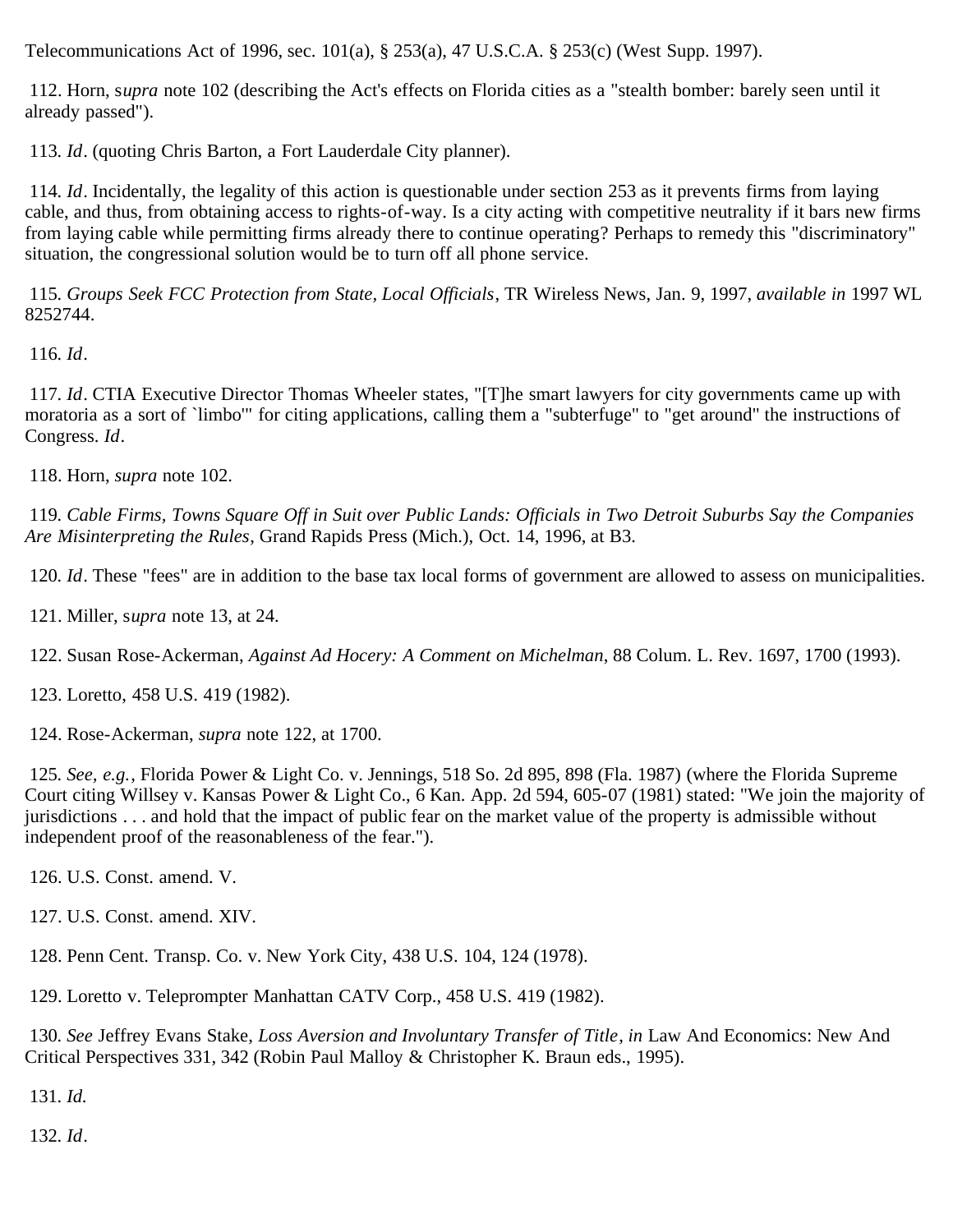<span id="page-26-0"></span>133*. See* Pennsylvania Coal Co. v. Mahon, 260 U.S. 393 (1922) (where the Supreme Court held that a regulation barring coal mining under an inhabited area, even without physical invasion of the property, could fit within the Fifth Amendment taking prohibition); *see also* Lucas v. South Carolina Coastal Council, 505 U.S. 1003 (1992).

<span id="page-26-1"></span>134*. See generally* Stake, *supra* note 130, at 346.

<span id="page-26-2"></span>135*. San Diego Gas & Elec.*, 450 U.S. 621, 636 (1981) (Brennan, J., dissenting).

<span id="page-26-3"></span> 136. Margaret Teresa Harris & John Patrick Parker, Note, *Compensable "Takings"—and Why Not? An Analysis of the Fifth Amendment Just Compensation Clause and Police Power Regulatory "Takings"*, 10 Am. J. Trial Advoc. 365, 383 (1986).

<span id="page-26-4"></span>137*. San Diego Gas & Elec.*, 450 U.S. at 652.

<span id="page-26-5"></span>138*. Id*. at 653.

<span id="page-26-6"></span> 139. For an interesting treatment of this topic, see Dennis H. Long, Note, *The Expanding Importance of Temporary Physical Takings: Some Unresolved Issues and an Opportunity for New Directions in Takings Law*, 72 Ind. L.J. 1185 (1997).

<span id="page-26-7"></span> 140. Most recently, these cases have involved initiatives such as the "Rails to Trails" program*. See, e.g*., Preseault v. United States, 100 F.3d 1525 (Fed. Cir. 1996). For an analysis of the cases dealing with this complex program, see Long, *supra* note 139.

<span id="page-26-8"></span>141*. Pumpelly*, 80 U.S. 166 (1871).

<span id="page-26-9"></span>142*. Id*. at 171.

<span id="page-26-10"></span>143. St. Louis v. Western Union Tel., 148 U.S. 92 (1893).

<span id="page-26-11"></span>144*. Id*. at 101-02.

<span id="page-26-12"></span>145. Western Union Tel. v. Pennsylvania R.R., 195 U.S. 540 (1904).

<span id="page-26-13"></span>146*. Id*.

<span id="page-26-14"></span>147*. See* s*upra* Part II.

<span id="page-26-15"></span>148*. Kaiser Aetna*, 444 U.S. 164 (1979).

<span id="page-26-16"></span>149*. Id.*

<span id="page-26-17"></span>150*. Id*. at 178.

<span id="page-26-18"></span> 151. San Diego Gas & Elec. Co v. City of San Diego, 450 U.S. 621, 654 (1981) (Brennan, J., dissenting) (quoting United States v. Clarke, 445 U.S. 253, 257 (1980) (quoting 6 J. Sackman, Nichols' Law of Eminent Domain § 25.41 (rev. 3d ed. 1980))).

<span id="page-26-19"></span>152*. Loretto*, 458 U.S. 419 (1982).

<span id="page-26-20"></span>153*. Id*.

<span id="page-26-21"></span>154*. Id*. at 426.

<span id="page-26-22"></span>155. Telecommunications Act of 1996, sec. 101(a), § 253(a), 47 U.S.C.A. § 253(a) (West Supp. 1997).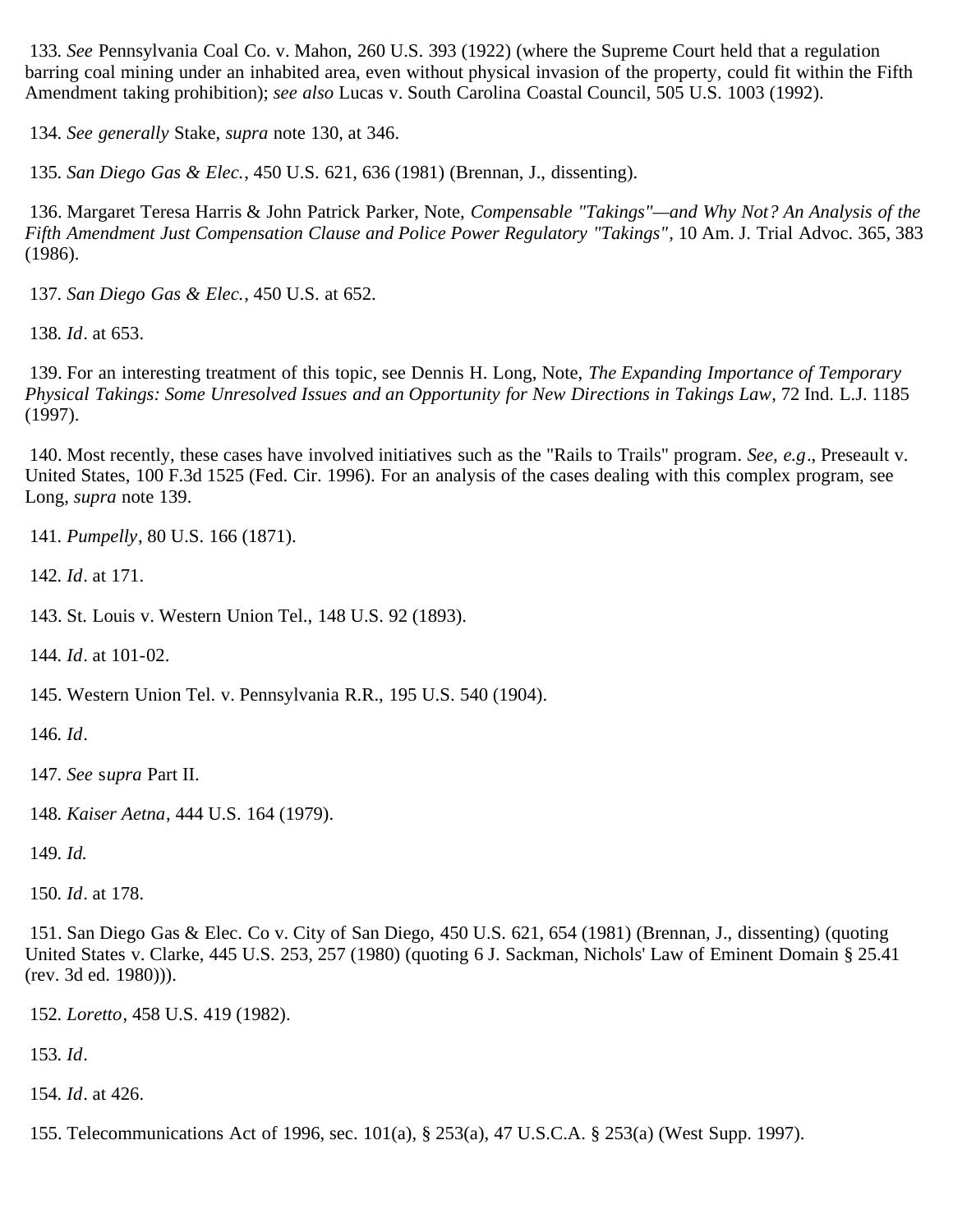<span id="page-27-0"></span> 156. Keith W. Bricklemyer & David Smolker, *Inverse Condemnation*, *in* Current Condemnation Law: Takings, Compensation & Benefits 54, 56 (Alan T. Ackerman et al. eds., 1994).

<span id="page-27-1"></span> 157. United States v. 50 Acres of Land, 494 U.S. 24, 31 (1984); United States v. Carmack, 329 U.S. 230, 242 (1946) ("[W]hen the Federal Government . . . takes for a federal public use the independently held and controlled property of a state or of a local subdivision, the Federal Government recognizes its obligation to pay just compensation for it and it is conceded in this case that the Federal Government must pay just compensation for the land condemned."). Exactly how municipalities should go about valuing the area above, below, and around their rights-of-way will be discussed *infra* Part V.C.

<span id="page-27-2"></span>158*. Loretto*, 458 U.S. at 426.

<span id="page-27-3"></span>159*. Id*.

<span id="page-27-4"></span>160*. Id*. at 430 (citing Lovett v. West Va. Cent. Gas Co., 65 S.E. 196 (W. Va. 1909); Southwestern Bell Tel. Co. v. Webb, 393 S.W.2d 117 (Mo. Ct. App. 1965); Portsmouth Harbor Land and Hotel Co. v. United States, 260 U.S. 327  $(1922)$ ).

161*. Loretto*, 458 U.S. at 436.

<span id="page-27-5"></span>162*. Id*. at 422.

<span id="page-27-6"></span>163*. Id*. at 436-37.

<span id="page-27-7"></span>164*. Id*. at 435 (citing Andrus v. Allard, 444 U.S. 51, 66 (1979)).

<span id="page-27-8"></span>165*. Id*. at 436 (emphasis added).

<span id="page-27-9"></span>166*. Id.* at 430 n.7 (quoting 1 J. Lewis, Law of Eminent Domain in the United States 197 (1988)).

<span id="page-27-10"></span> 167. Frank I. Michelman, *Property, Utility, and Fairness: Comments on the Ethical Foundations of "Just Compensation" Law*, 80 Harv. L. Rev. 1165, 1184 (1967); *see also* Jesse Dukeminier & James E. Krier, Property 1165 (3rd ed. 1988).

<span id="page-27-11"></span>168*. See supra* Part II.D.

<span id="page-27-12"></span>169. 141 Cong. Rec. H8460 (daily ed. Aug. 4, 1995) (statement of Rep. Stupak).

<span id="page-27-13"></span>170*. Id*.

<span id="page-27-14"></span>171*. Id*.

<span id="page-27-15"></span> 172. Frank Shafroth, *NLC Defends Local Authority in Open Video Systems Challenge*, Nation's Cities Wkly., Oct. 14, 1996, at 16.

<span id="page-27-16"></span>173*. Local Govts. Prepare Fight for Authority at State Level*, Warren's Cable Reg. Monitor, Sept. 16, 1996, *available in* 1996 WL 10832573.

<span id="page-27-17"></span>174. Gruley, *supra* note 98.

175*. 564.54 Acres of Land*, 441 U.S. 506 (1979).

- <span id="page-27-18"></span>176*. 50 Acres of Land*, 469 U.S. 24, 26 (1984).
- <span id="page-27-19"></span>177*. Miller*, 317 U.S. 369, 374 (1943).